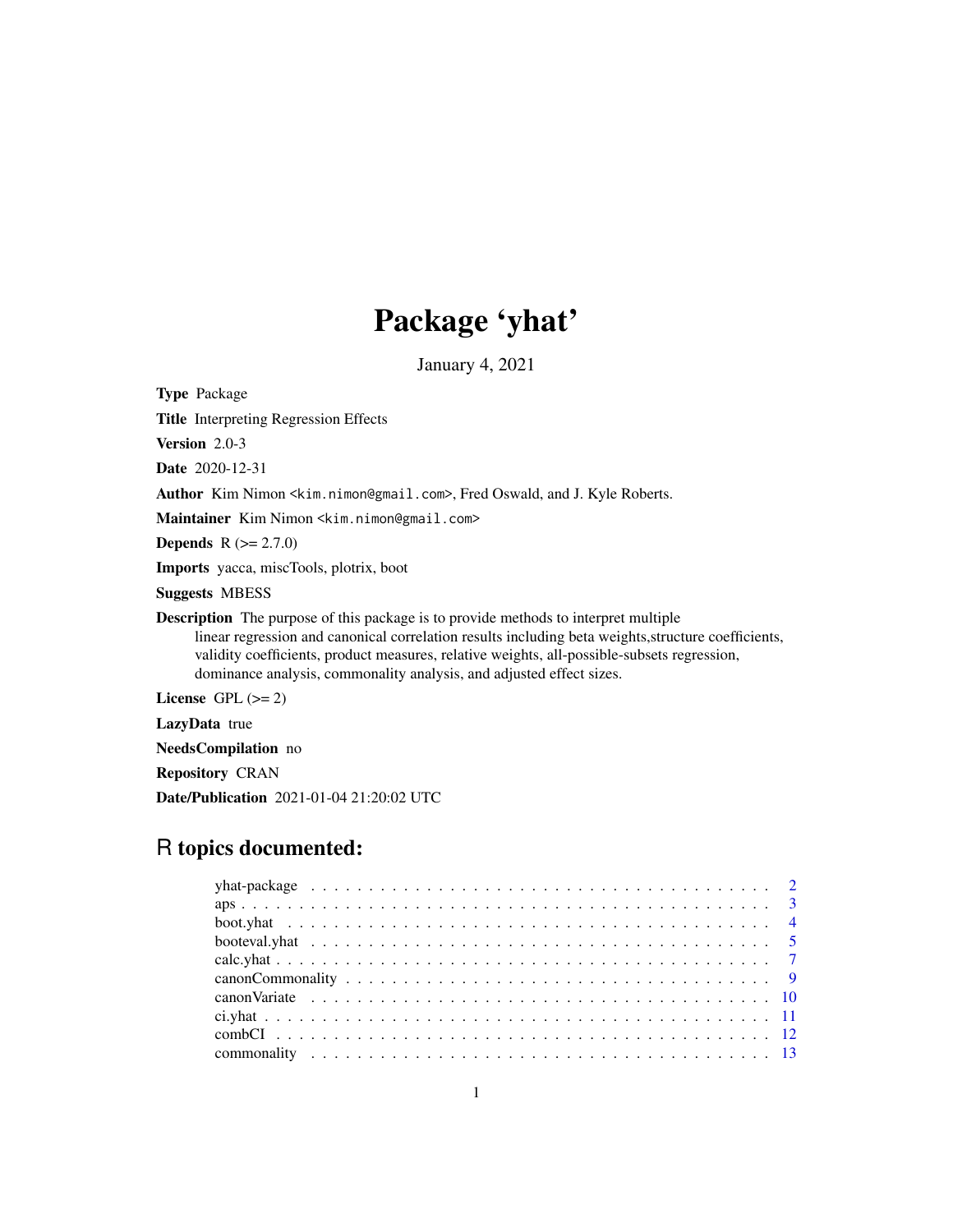# <span id="page-1-0"></span>2 yhat-package

| Index |  |
|-------|--|

yhat-package *Interpreting Regression Effects*

# <span id="page-1-1"></span>Description

The purpose of this package is to provide methods to interpret multiple linear regression and canonical correlation results including beta weights, structure coefficients, validity coefficients, product measures, relative weights, all-possible-subsets regression, dominance analysis, commonality analysis, and adjusted effect sizes.

# Details

| Package:  | yhat        |
|-----------|-------------|
| Type:     | Package     |
| Version:  | $2.0 - 2$   |
| Date:     | 2020-05-27  |
| License:  | $GPL (= 2)$ |
| LazyLoad: | yes         |

# Author(s)

Kim Nimon <kim.nimon@gmail.com>, Fred L. Oswald, J. Kyle Roberts

# References

Beaton, A. E. (1973) *Commonality*. (ERIC Document Reproduction Service No. ED111829)

Butts, C. T. (2009). *yacca: Yet Another Canonical Correlation Analysis Package*. R package version 1.1.

Mood, A. M. (1969) Macro-analysis of the American educational system. *Operations Research*, 17, 770-784.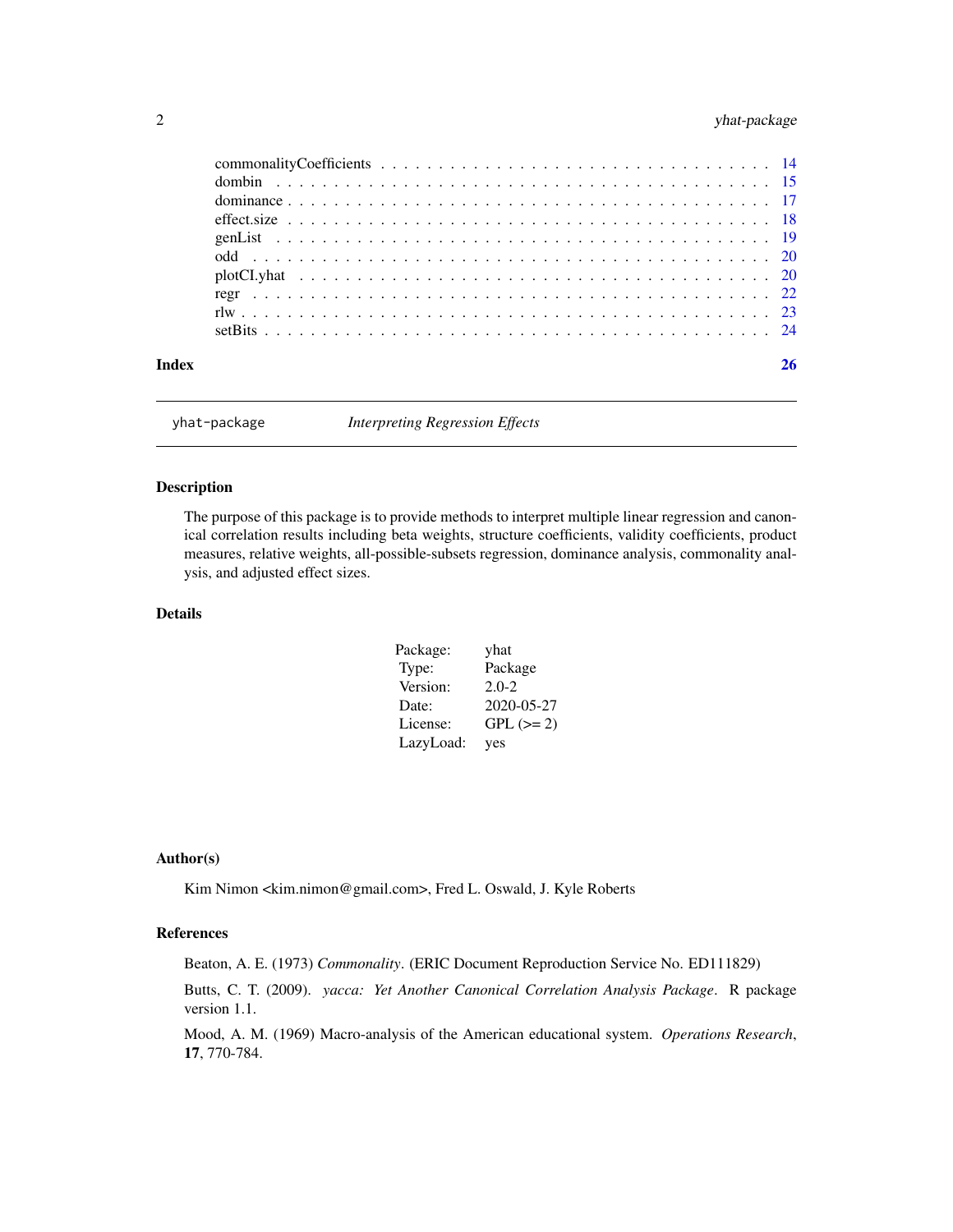<span id="page-2-0"></span> $aps$  3

Nimon, K., Lewis, M., Kane, R. & Haynes, R. M. (2008) An R package to compute commonality coefficients in the multiple regression case: An introduction to the package and a practical example. *Behavior Research Methods*, 40(2), 457-466.

Nimon, K., & Oswald, F. L. (2013). Understanding the results of multiple linear regression: Beyond standardized regression coefficients. *Organizational Research Methods*, *16*, 650-674.

#### See Also

[regr](#page-21-1) [commonalityCoefficients](#page-13-1) [canonCommonality](#page-8-1) [calc.yhat](#page-6-1) [boot.yhat](#page-3-1) [booteval.yhat](#page-4-1) [plotCI.yhat](#page-19-1) [aps](#page-2-1) [commonality](#page-12-1) [dominance](#page-16-1) [dombin](#page-14-1) [rlw](#page-22-1)

<span id="page-2-1"></span>aps *All Possible Subsets Regression*

#### Description

The function runs all possible subsets regression and returns data needed to run commonality and dominance analysis.

#### Usage

aps(dataMatrix, dv, ivlist)

#### Arguments

| dataMatrix | Dataset containing the dependent and independent variables |
|------------|------------------------------------------------------------|
| dv         | The dependent variable named in the dataset                |
| ivlist     | List of independent variables named in the dataset         |

# Details

Function returns all possible subset information that is used by [commonality](#page-12-1) and [dominance](#page-16-1). If data are missing, non-missing data are eliminated based on listwise deletion for full model.

# Value

| ivID       | Matrix containing independent variable IDS.                                                          |
|------------|------------------------------------------------------------------------------------------------------|
| PredBitMap | All possible subsets predictor bit map.                                                              |
| apsBitMap  | Index into all possible subsets predictor bit map.                                                   |
| APSMatrix  | Table containing the number of predictors and Multiple $R^2$ for each possible<br>set of predictors. |

# Author(s)

Kim Nimon <kim.nimon@gmail.com>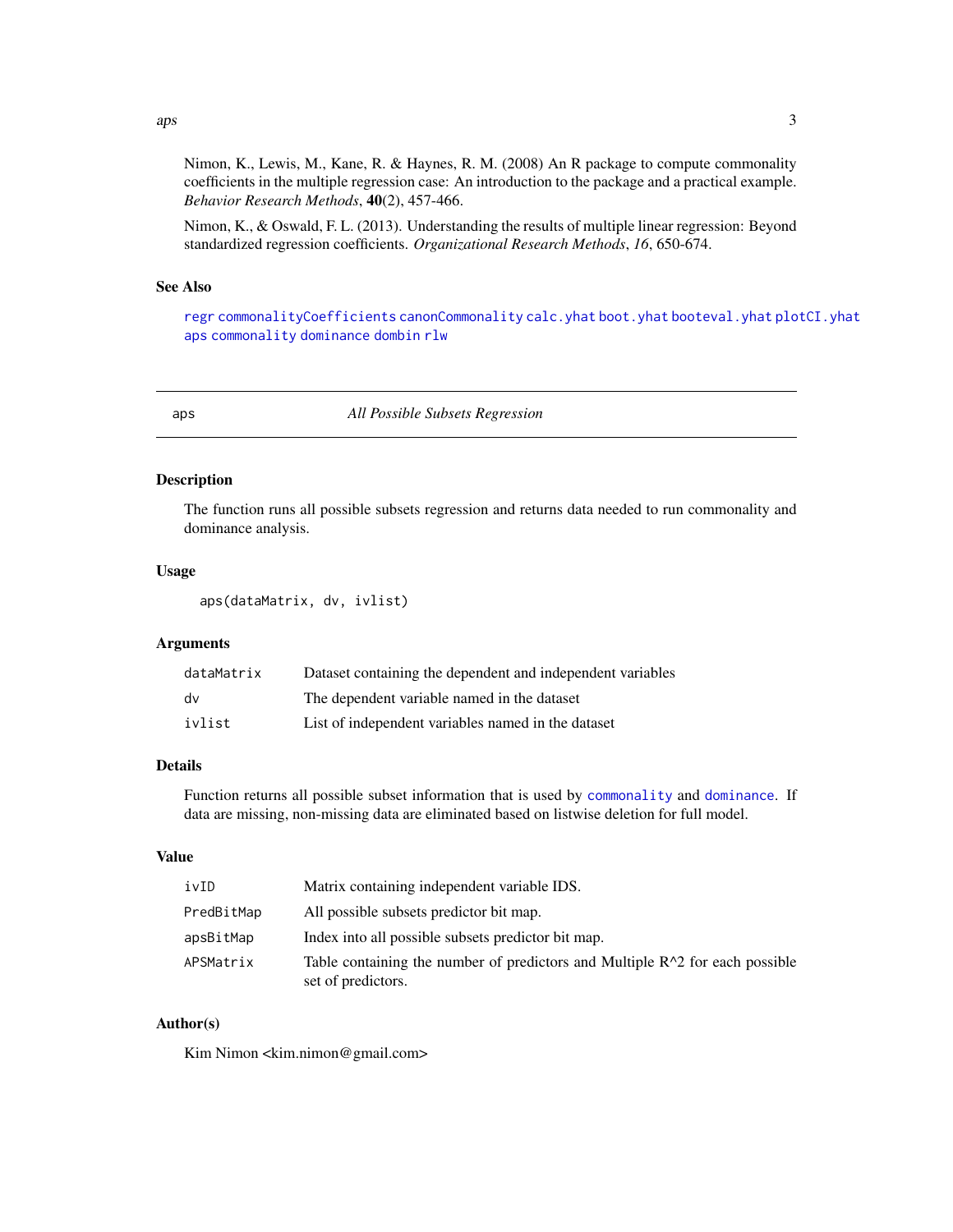#### <span id="page-3-0"></span>References

Nimon, K., & Oswald, F. L. (2013). Understanding the results of multiple linear regression: Beyond standardized regression coefficients. *Organizational Research Methods*, *16*, 650-674.

# See Also

[calc.yhat](#page-6-1) [commonality](#page-12-1) [dominance](#page-16-1) [rlw](#page-22-1)

#### Examples

```
## APS regression predicting miles per gallon based
## on vehicle weight, type of
## carborator, & number of engine cylinders
   apsOut<-aps(mtcars,"mpg",list("wt","carb","cyl"))
## APS regression predicting paragraph comprehension based
## on thre verbal tests: general info, sentence comprehension,
## & word classification
## Use HS dataset in MBESS
   if (require ("MBESS")){
   data(HS)
## APS
 apsOut<-aps(HS,"t6_paragraph_comprehension",list("t5_general_information","t7_sentence",
                                       "t8_word_classification"))
   }
```
<span id="page-3-1"></span>

| boot.yhat | Bootstrap metrics produced from /codecalc.yhat |
|-----------|------------------------------------------------|
|-----------|------------------------------------------------|

# Description

This function is input to boot to bootstrap metrics computed from calc.yhat.

#### Usage

```
boot.yhat(data, indices, lmOut,regrout0)
```
# Arguments

| data     | Original dataset                                    |
|----------|-----------------------------------------------------|
| indices  | Vector of indices which define the bootstrap sample |
| lmOut    | Ouput of /codelm                                    |
| regrout0 | Output of /codecalc.yhat                            |

# Details

This function is input to boot to bootstrap metrics computed from calc.yhat.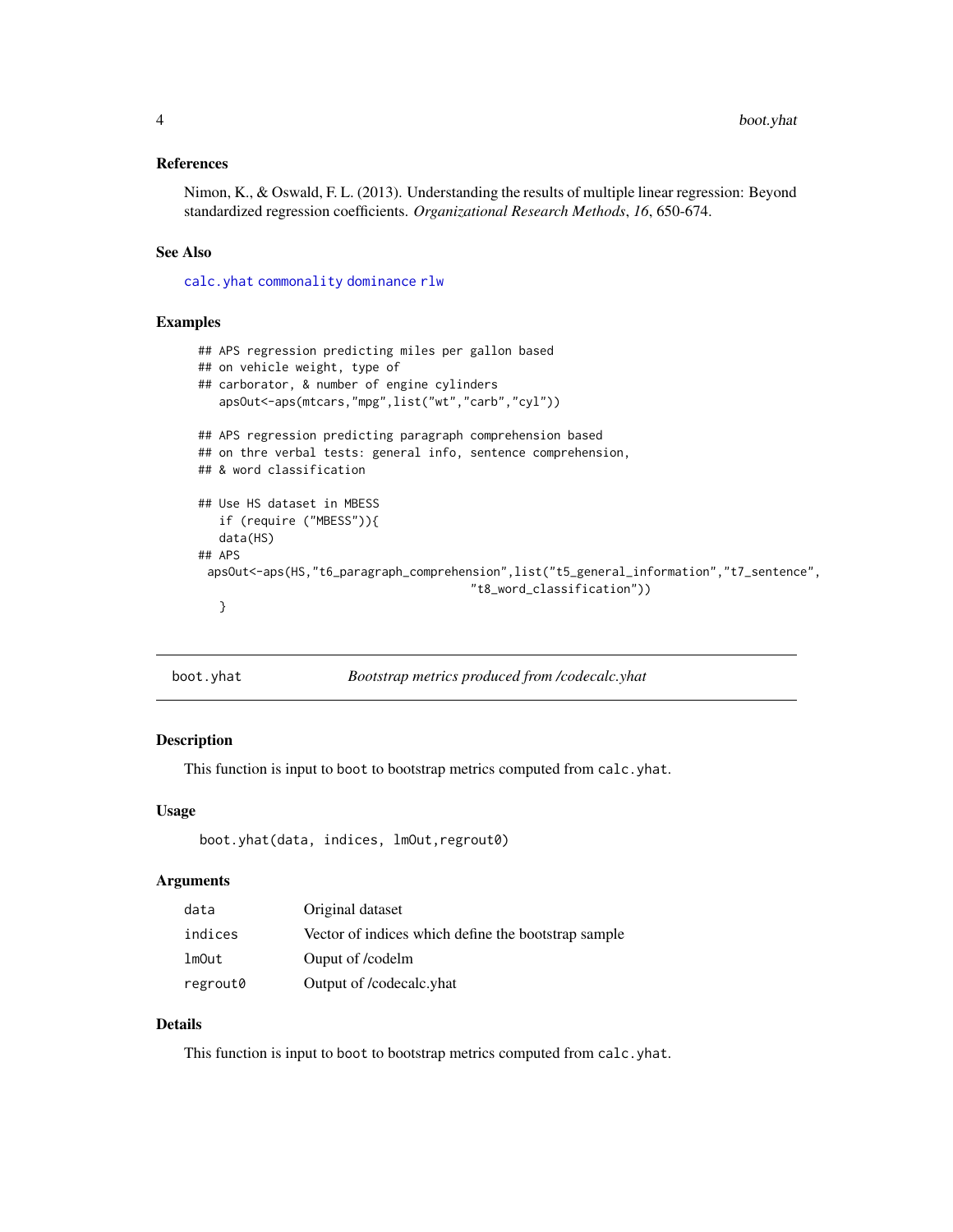# <span id="page-4-0"></span>booteval.yhat 5

# Value

The output of boot.yhat when used in conjunction with boot is of class boot and is not further described here. The output is designed to be useful as input for booteval. yhat

#### Author(s)

Kim Nimon <kim.nimon@gmail.com>

#### References

Nimon, K., & Oswald, F. L. (2013). Understanding the results of multiple linear regression: Beyond standardized regression coefficients. *Organizational Research Methods*, *16*, 650-674.

# See Also

[lm](#page-0-0) [calc.yhat](#page-6-1) [boot](#page-0-0) [booteval.yhat](#page-4-1)

#### Examples

```
## Bootstrap regression results predicting paragraph
## comprehension based on three verbal tests: general info,
## sentence comprehension, & word classification
## Use HS dataset in MBESS
   if (require ("MBESS")){
   data(HS)
## Regression
   lm.out<-lm(t6_paragraph_comprehension~
              t5_general_information+t7_sentence+t8_word_classification,data=HS)
## Calculate regression metrics
   regrOut<-calc.yhat(lm.out)
## Bootstrap results
   require ("boot")
   boot.out<-boot(HS,boot.yhat,100,lmOut=lm.out,regrout0=regrOut)
   }
```
<span id="page-4-1"></span>booteval.yhat *Evaluate bootstrap metrics produced from /codecalc.yhat*

# Description

This function evaluates the bootstrap metrics produced from /codeboot.yhat.

#### Usage

```
booteval.yhat(regrOut, boot.out, bty, level, prec)
```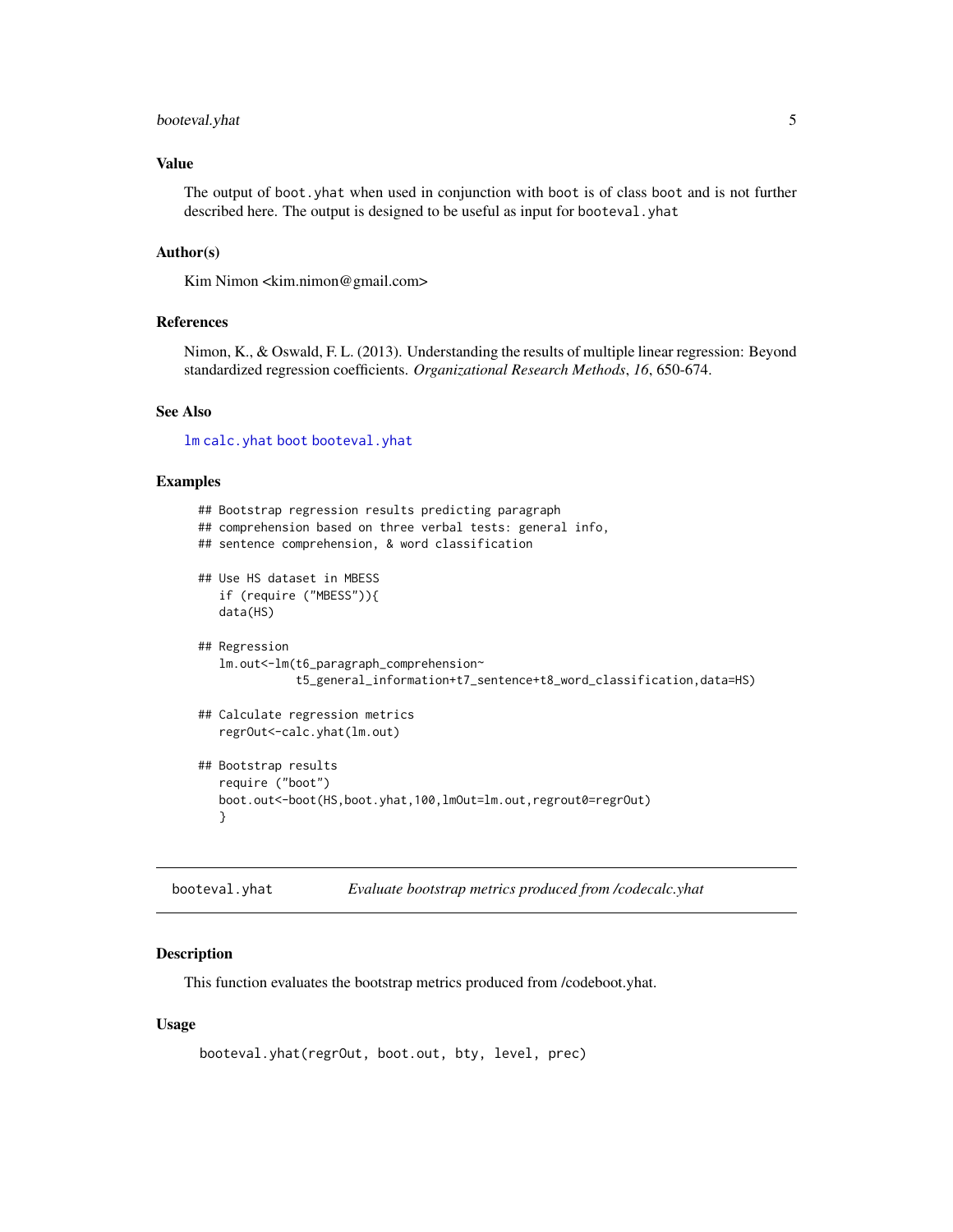# Arguments

| regrOut  | Output from calc. yhat                                                                     |
|----------|--------------------------------------------------------------------------------------------|
| boot.out | Output from boot in conjunction with boot, yhat                                            |
| bty      | Type of confidence interval. Only types "perc", "norm", "basic", and "bca" sup-<br>ported. |
| level    | Confidence level (e.g., .95)                                                               |
| prec     | Integer indicating number of decimal places to be used.                                    |

# Details

This function evaluates the bootstrap metrics produced from boot.yhat.

#### Value

Confidence intervals are reported for predictor and all possible subset metrics as well as differences between appropriate predictors and all possible subset metrics. The function also output the means, standard errors, probabiltites, and reproducibility metrics for the dominance comparisons. Means and standard deviations are reported for Kendall's tau correlation between sample predictor metrics and the bootstrap statistics of like metrics.

| combCIpm       | Upper and lower CIs for predictor metrics                                     |
|----------------|-------------------------------------------------------------------------------|
| lowerCIpm      | Lower CIs for predictor metrics                                               |
| upperCIpm      | Upper CIs for predictor metrics                                               |
| combCIaps      | Upper and lower CIs for APS metrics                                           |
| lowerCIaps     | Lower CIs for APS metrics                                                     |
| upperCIaps     | <b>Upper CIs for APS metrics</b>                                              |
| domBoot        | Dominance analysis bootstrap results                                          |
| tauDS          | Descriptive statistics for Kendall's tau                                      |
| combCIpmDiff   | Upper and lower CIs for differences between predictor metrics                 |
| lowerCIpmDiff  | Lower CIs for differences between predictor metrics                           |
| upperCIpmDiff  | Upper CIs for differences between predictor metrics                           |
| combCIapsDiff  | Upper and lower CIs for differences between APS metrics                       |
|                | lowerCIapsDiff Lower CIs for differences between APS metrics                  |
| upperCIapsDiff | Upper CIs for differences between APS metrics                                 |
| combCIincDiff  | Upper and lower CIs for differences between incremental validity metrics      |
|                | lowerCIincDiff Lower CIs for differences between incremental validity metrics |
|                | upperCIincDiff Upper CIs for differences between incremental validity metrics |

# Author(s)

Kim Nimon <kim.nimon@gmail.com>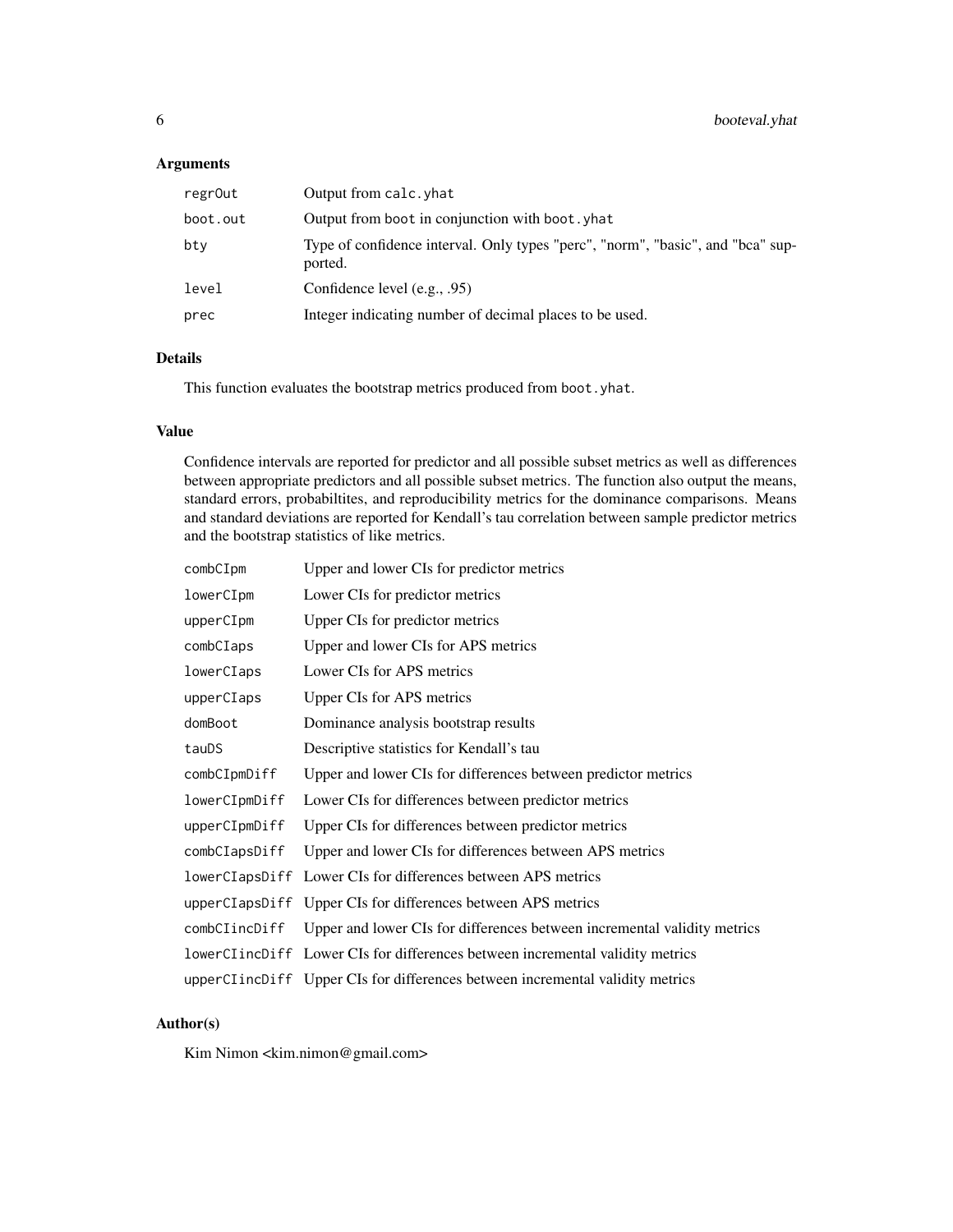#### <span id="page-6-0"></span>calc.yhat 7

# References

Nimon, K., & Oswald, F. L. (2013). Understanding the results of multiple linear regression: Beyond standardized regression coefficients. *Organizational Research Methods*, *16*, 650-674.

# See Also

[lm](#page-0-0) [calc.yhat](#page-6-1) [boot](#page-0-0) [plotCI.yhat](#page-19-1)

#### Examples

```
## Bootstrap regression results predicting paragraph
## comprehension based on four verbal tests: general info,
## sentence comprehension, & word classification
## Use HS dataset in MBESS
   if (require ("MBESS")){
   data(HS)
## Regression
   lm.out<-lm(t6_paragraph_comprehension~
              t5_general_information+t7_sentence+t8_word_classification,data=HS)
## Calculate regression metrics
   regrOut<-calc.yhat(lm.out)
## Bootstrap results
   require ("boot")
   boot.out<-boot(HS,boot.yhat,100,lmOut=lm.out,regrout0=regrOut)
## Evaluate bootstrap results
   result<-booteval.yhat(regrOut,boot.out,bty="perc")
   }
```
<span id="page-6-1"></span>calc.yhat *More regression indices for lm class objects*

#### Description

Reports beta weights, validity coefficients, structure coefficients, product measures, commonality analysis coefficients, and dominance analysis weights for lm class objects.

#### Usage

calc.yhat(lm.out,prec=3)

# Arguments

| lm.out | lm class object                                |
|--------|------------------------------------------------|
| prec   | level of precision for rounding, defaults to 3 |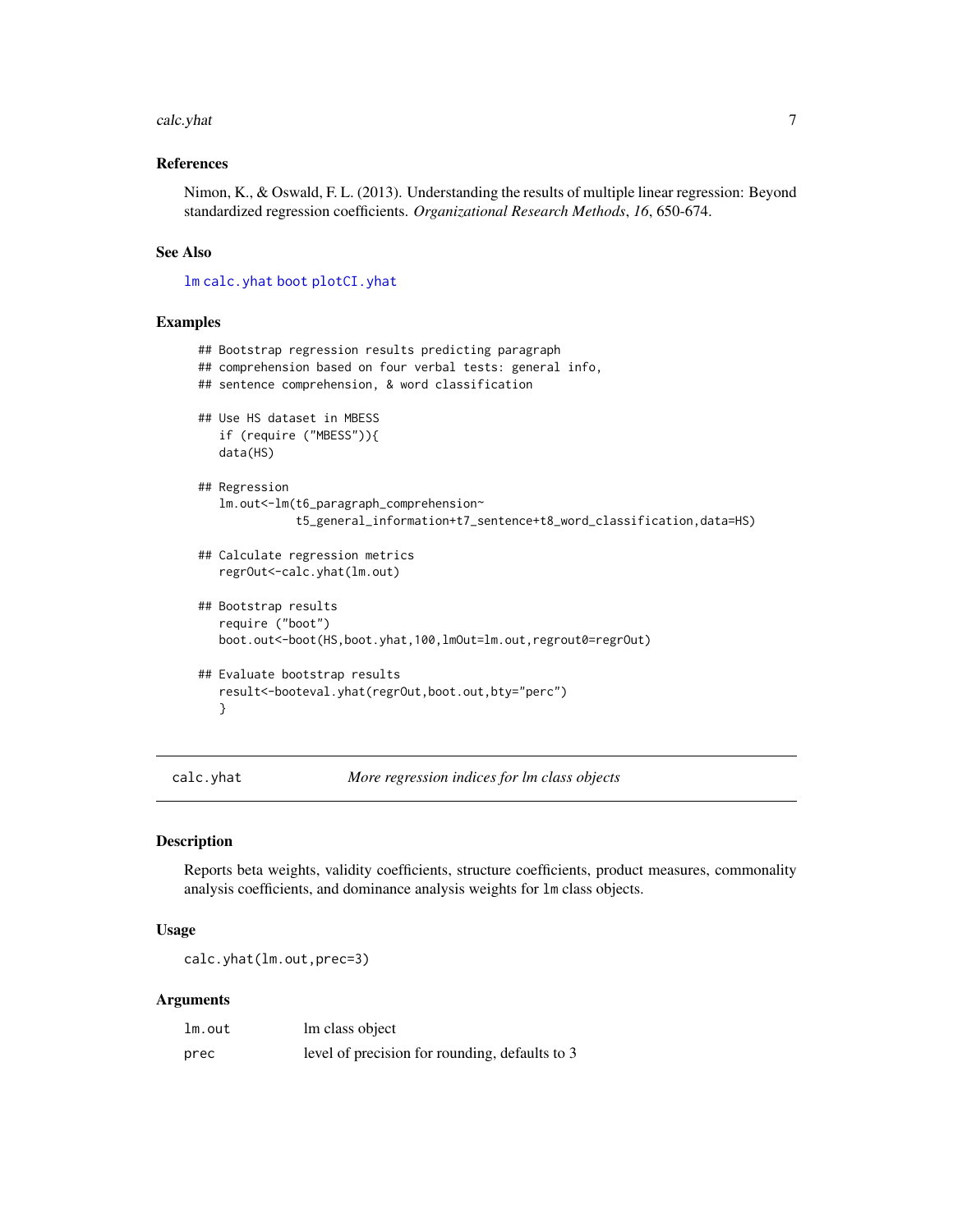# Details

Takes the lm class object and reports beta weights, validity coefficients, structure coefficients, product measures, commonality analysis coefficients, and dominance analysis weights.

#### Value

PredictorMetrics Predictor metrics associated with lm class object OrderedPredictorMetrics Rank order of predictor metrics PairedDominanceMetrics Dominance analysis for predictor pairs APSRelatedMetrics

APS metrics associated with lm class object

#### Author(s)

Kim Nimon <kim.nimon@gmail.com>

# References

Nimon, K., & Oswald, F. L. (2013). Understanding the results of multiple linear regression: Beyond standardized regression coefficients. *Organizational Research Methods*, *16*, 650-674.

Thomas, D. R., Zumbo, B. D., Kwan, E., & Schweitzer, L. (2014). On Johnson's (2000) relative weights method for assessing variable importance: A reanalysis. *Multivariate Behavioral Research*, *16*, 49(4), 329-338.

#### Examples

```
## Predict paragraph comprehension based on three verbal
## tests: general info, sentence comprehension, & word
## classification
## Use HS dataset in MBESS
   if (require("MBESS")){
   data(HS)
## Regression
   lm.out<-lm(t6_paragraph_comprehension~
              t5_general_information+t7_sentence+t8_word_classification,data=HS)
## Regression Indices
   regr.out<-calc.yhat(lm.out)
   }
```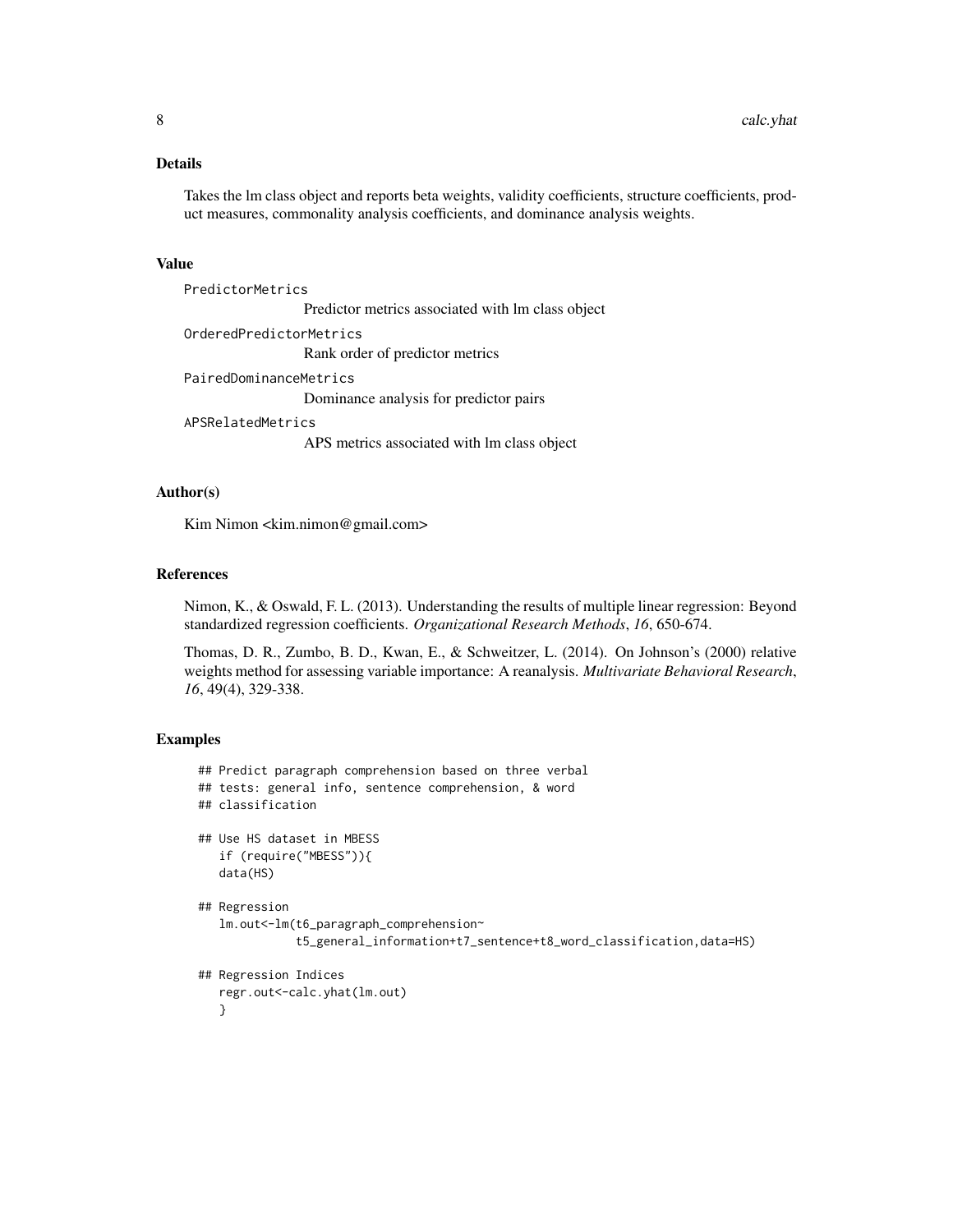<span id="page-8-1"></span><span id="page-8-0"></span>canonCommonality *Commonality Coefficents for Canonical Correlation*

#### **Description**

The canonCommonality function produces commonality data for both canonical variables sets. Variables in a given canonical set are used to partition the variance of the canonical variates produced from the *other* canonical set and vica versa. Commonality data is supplied for the number of canonical functions requested.

#### Usage

 $canonCommonality(A, B, nofns = 1)$ 

### Arguments

| A     | Matrix containing variable set A         |
|-------|------------------------------------------|
| B     | Matrix containing variable set B         |
| nofns | Number of canonical functions to analyze |

# Details

The function canonCommonality has two required arguments and one optional argument. The first two arguments contain the two variable sets. The third argument is optional and defnes the number of canonical functions to analyze. Unless specifed, the number of canonical functions defaults to 1.

The function canonCommonality calls a function canonVariate to decompose canonical varites twice: the first time for the variable set identified in the first argument, the second time for the variable set identified in the second argument.

#### Value

The function canonCommonality returns commonality data for both canonical variable sets. For the number of functions requested, both canonical variates are analyzed. For each canonical variate analyzed, two tables are returned. The first table lists the commonality coefficients and their contribution to the total effect, while the second table lists the unique and common effects for each regressor. The function returns the resulting output ordering the output according to the function's paramaeters.

#### Author(s)

Kim Nimon <kim.nimon@gmail.com>

#### References

Nimon, K., Henson, R., & Gates, M. (2010). Revisiting interpretation of canonical correlation analysis: A tutorial and demonstration of canonical commonality analysis. *Multivariate Behavioral Research*, *45*,702-724.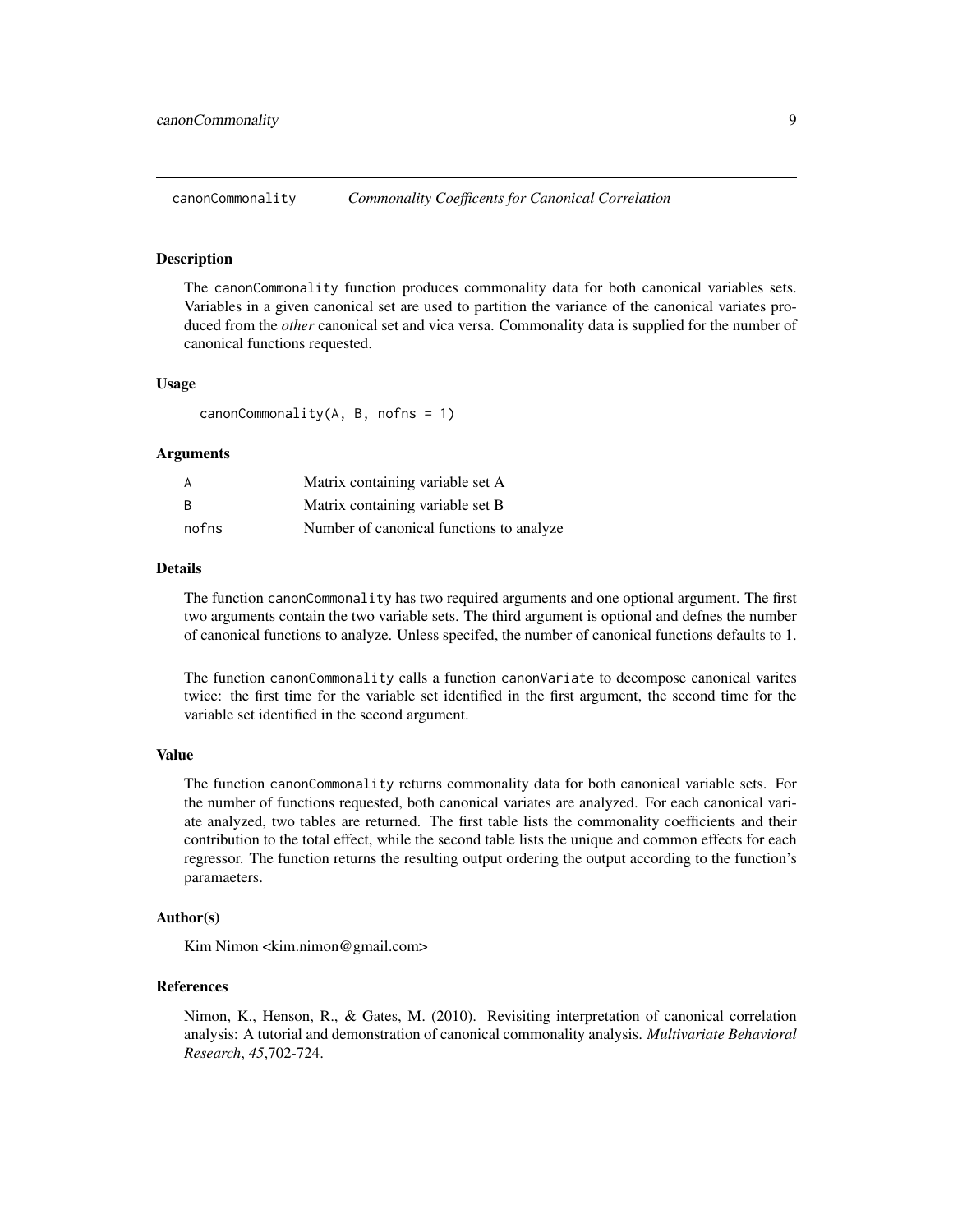# See Also

[canonVariate](#page-9-1)

# Examples

```
## Example parallels the R builtin cancor and the
## yacca cca example
   data(LifeCycleSavings)
   pop <- LifeCycleSavings[, 2:3]
   oec <- LifeCycleSavings[, -(2:3)]
## Perform Commonality Coefficient Analysis
   canonCommonData<-canonCommonality(pop,oec,1)
## Use HS dataset in MBESS
   if (require("MBESS")){
   data(HS)
   attach(HS)
## Create canonical variable sets
   MATH_REASON<-HS[,c("t20_deduction","t22_problem_reasoning")]
   MATH_FUND<-HS[,c("t21_numerical_puzzles","t24_woody_mccall","t10_addition")]
## Perform Commonality Coefficient Analysis
   canonCommonData<-canonCommonality(MATH_FUND,MATH_REASON,1)
   detach(HS)
   }
```
<span id="page-9-1"></span>canonVariate *Canonical Commonality Analysis*

#### Description

The canonCommonality function produces commonality data for a given canonical variable set. Using the variables in a given canonical set to partition the variance of the canonical variates produced from the *other* canonical set, commonality data is supplied for the number of canonical functions requested.

#### Usage

canonVariate(A, B, nofns)

# Arguments

| А     | Matrix containing variable set A         |
|-------|------------------------------------------|
| B     | Matrix containing variable set B         |
| nofns | Number of canonical functions to analyze |

<span id="page-9-0"></span>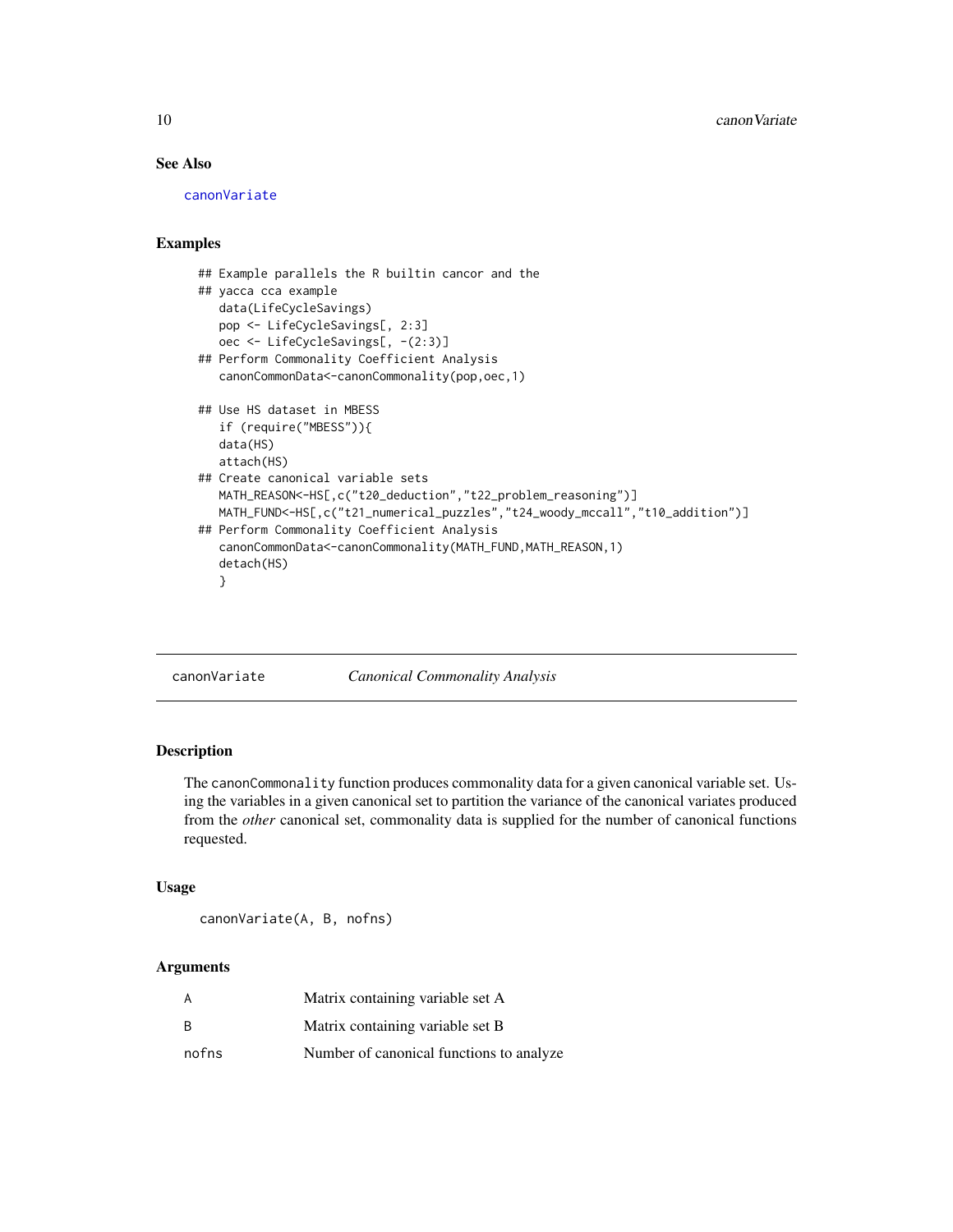#### <span id="page-10-0"></span>ci.yhat 11

# Details

For each canonical function, canonVariate: (a) creates a dataset that combines the matrix of variables for a given canonical set and the canonicate variate for the *other* canonical set; (b) calls commonalityCoefficients, passing the dataset, the name of the canonical variate, and the names of the variates in a given canonical set; (c) saves resultant output.

# Value

The function canonVariate returns commonality data for the canonical variable set input. For the number of functions requested, two tables are returned. The first table lists the commonality coefficients for each canonical function together with its contribution to the total effect, while the second table lists the unique and common effects for each regressor.

#### Note

This function is internal to [canonCommonality](#page-8-1), called during runtime and passed the appropriate parameters. This is not an end-user function.

# Author(s)

Kim Nimon <kim.nimon@gmail.com>

#### References

Nimon, K., Henson, R., & Gates, M. (2010). Revisiting interpretation of canonical correlation analysis: A tutorial and demonstration of canonical commonality analysis. *Multivariate Behavioral Research*, *45*,702-724.

# See Also

[canonCommonality](#page-8-1)

ci.yhat *Compute CI*

#### Description

This function retrieves the proper elements from boot.ci.

#### Usage

ci.yhat(bty, CI)

#### Arguments

| bty | Type of CI |
|-----|------------|
| СI  | СI         |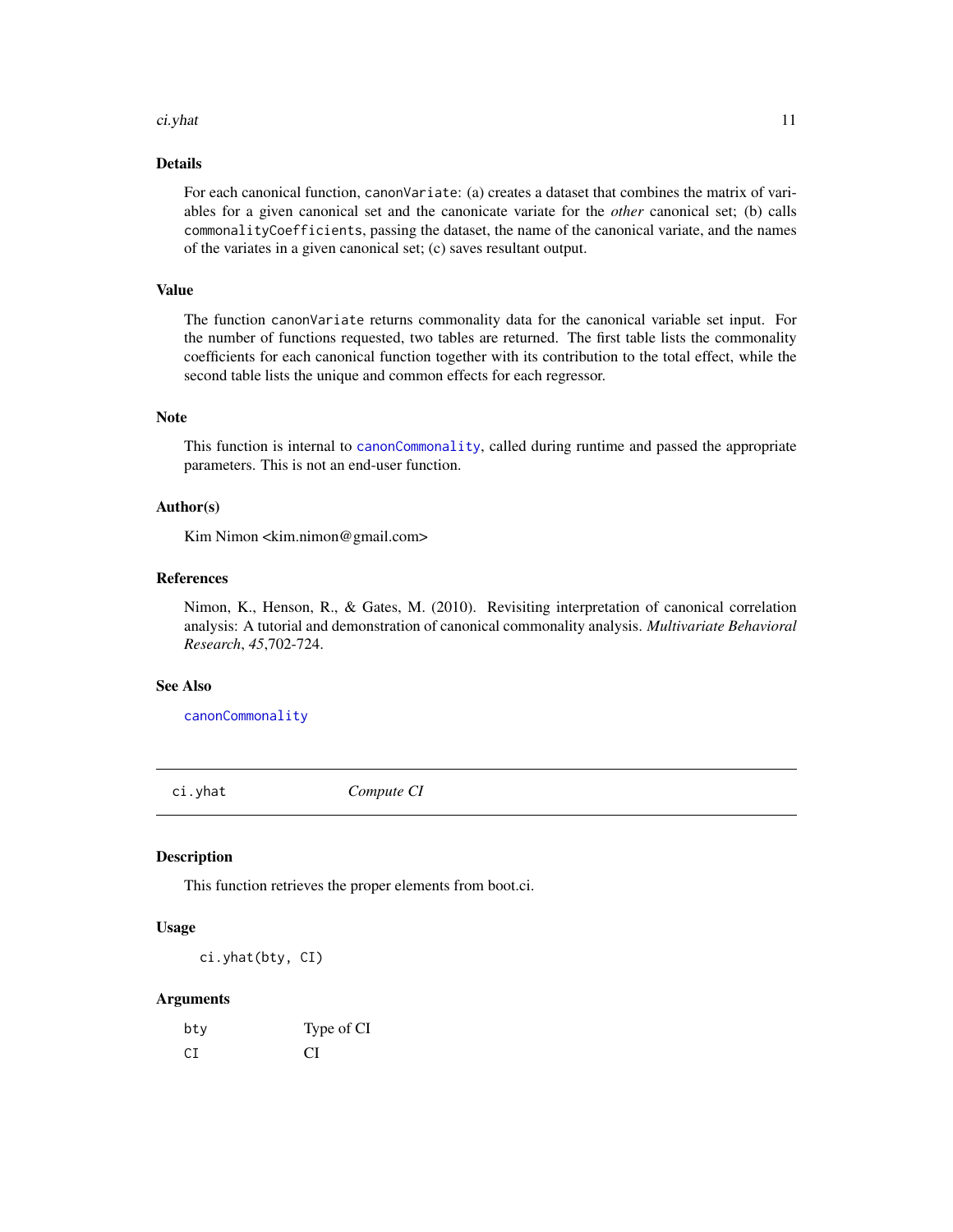#### <span id="page-11-0"></span>12 combCl

# Details

This function retrieves the proper elements from boot.ci.

#### Value

This function returns the proper elements from boot.ci.

#### Note

This function is internal to the yhat package and not intended to be an end-user function.

#### Author(s)

Kim Nimon <kim.nimon@gmail.com>

# References

Nimon, K., & Oswald, F. L. (2013). Understanding the results of multiple linear regression: Beyond standardized regression coefficients. *Organizational Research Methods*, *16*, 650-674.

combCI *Combine upper and lower confidence intervals*

#### Description

This function combines upper and lower confidence intervals along with sample statistics and optionally stars intervals that do not contain 0.

# Usage

combCI(lowerCI, upperCI, est, star=FALSE )

#### Arguments

| lowerCI | Lower CI                                                                    |
|---------|-----------------------------------------------------------------------------|
| upperCI | Upper CI                                                                    |
| est     | Estimate                                                                    |
| star    | Boolean to indicate whether CIs that do not contain zero should be starred. |

# Details

This function evaluates the bootstrap metrics produced from /codeboot.yhat.

#### Value

Returns estimate with confidence interval in ( ). Optionally, confidence interval not containing 0 is starred.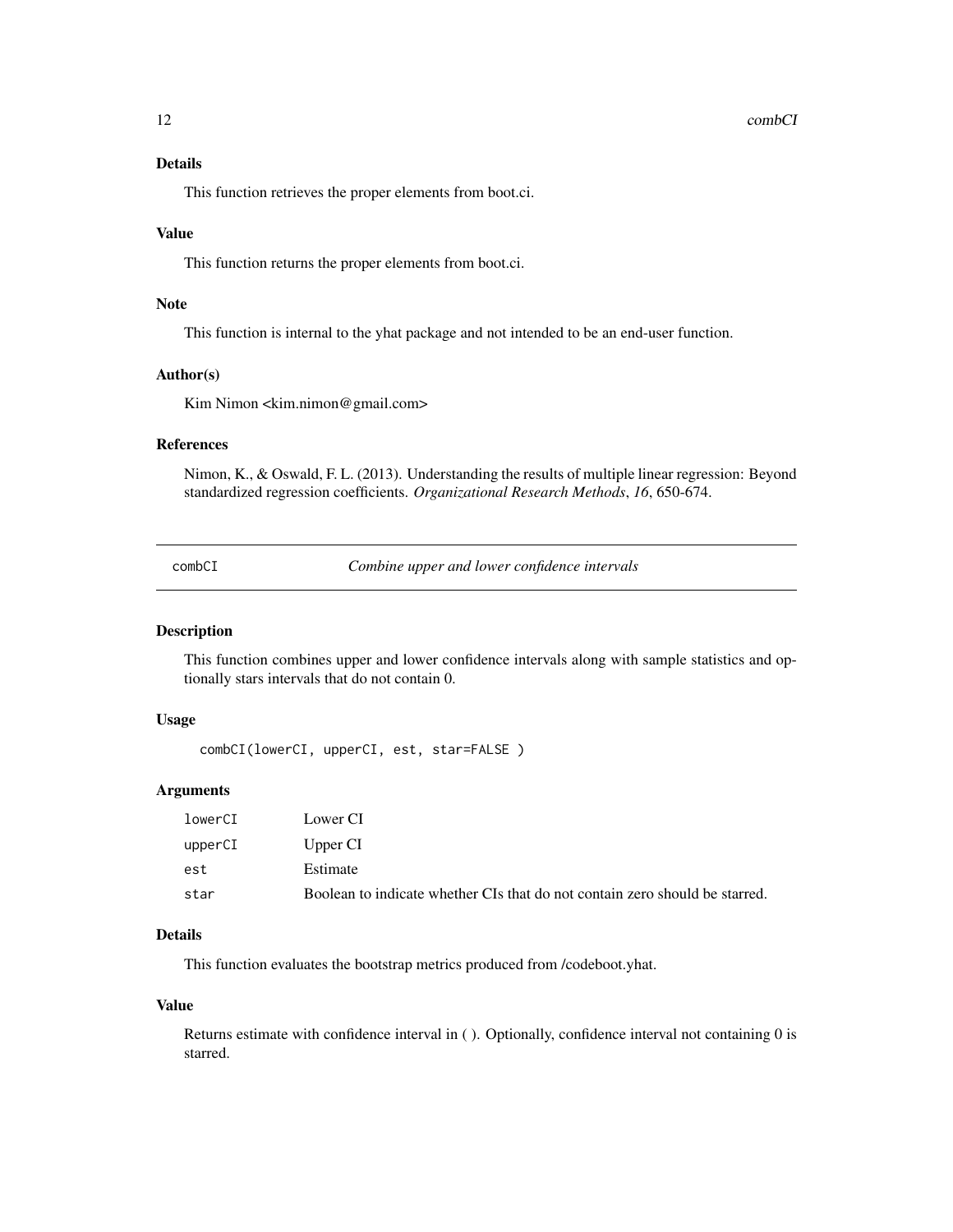#### <span id="page-12-0"></span>commonality and the common state of the common state of the common state of the common state of the common state of the common state of the common state of the common state of the common state of the common state of the co

#### Note

This function is internal to the yhat package and not intended to be an end-user function.

#### Author(s)

Kim Nimon <kim.nimon@gmail.com>

# References

Nimon, K., & Oswald, F. L. (2013). Understanding the results of multiple linear regression: Beyond standardized regression coefficients. *Organizational Research Methods*, *16*, 650-674.

<span id="page-12-1"></span>commonality *Commonality Analysis*

#### Description

This function conducts commonality analyses based on an all-possible-subsets regression.

#### Usage

```
commonality(apsOut)
```
#### Arguments

apsOut Output from /codeaps

#### Details

This function conducts commonality analyses based on an all-possible-subsets regression.

#### Value

The function returns a matrix containing commonality coefficients and percentage of regression effect for each each possible set of predictors.

# Author(s)

Kim Nimon <kim.nimon@gmail.com>

#### References

Nimon, K., Lewis, M., Kane, R. & Haynes, R. M. (2008) An R package to compute commonality coefficients in the multiple regression case: An introduction to the package and a practical example.*Behavior Research Methods*, *40*, 457-466.

Nimon, K., & Oswald, F. L. (2013). Understanding the results of multiple linear regression: Beyond standardized regression coefficients. *Organizational Research Methods*, *16*, 650-674.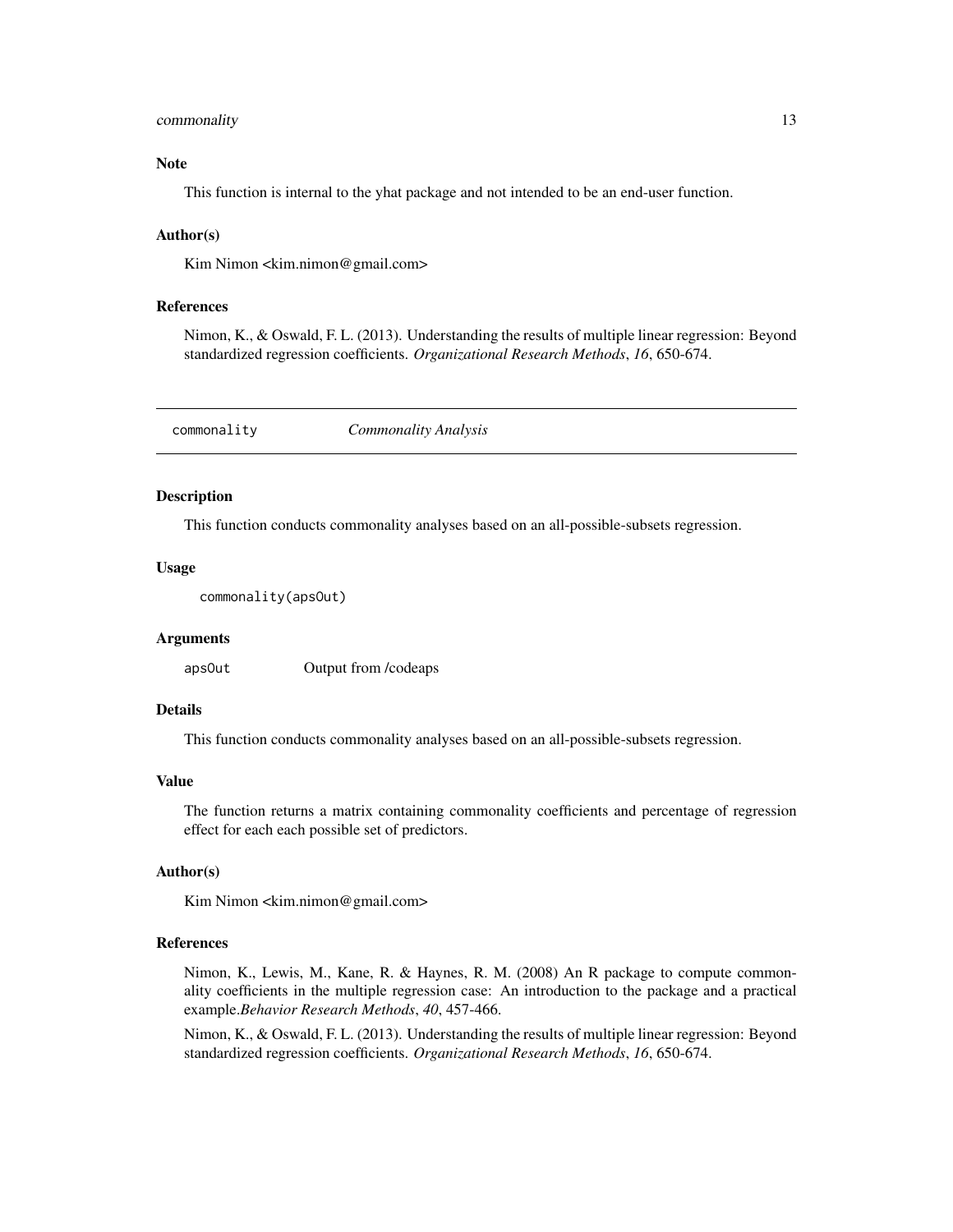# See Also

[aps](#page-2-1) [calc.yhat](#page-6-1) [dominance](#page-16-1) [rlw](#page-22-1)

#### Examples

```
## Predict paragraph comprehension based on three verbal
## tests: general info, sentence comprehension, & word
## classification
## Use HS dataset in MBESS
   if (require ("MBESS")){
   data(HS)
## All-possible-subsets regression
   apsOut=aps(HS,"t6_paragraph_comprehension",
               list("t5_general_information", "t7_sentence","t8_word_classification"))
## Commonality analysis
   commonality(apsOut)
   }
```
<span id="page-13-1"></span>commonalityCoefficients

*Commonality Coefficents*

#### Description

Commonality Coefficients returns a list of two tables. The first table CC contains the list of commonality coefficients and the percent variance for each effect. The second CCTotByVar totals the unique and common effects for each independent variable.

# Usage

commonalityCoefficients(dataMatrix, dv, ivlist, imat=FALSE)

#### Arguments

| dataMatrix | Dataset containing the dependent and independent variables |
|------------|------------------------------------------------------------|
| dv         | The dependent variable named in the dataset                |
| ivlist     | List of independent variables named in the dataset         |
| imat       | Echo flag, default to FALSE                                |

# Details

When echo flag is true, transitional matrices during commonality coefficient calculation are sent to output window. Default for this option is false. When set to true, the intermediate matrices for each commonality coefficient and regression combinations are printed in the output window.

<span id="page-13-0"></span>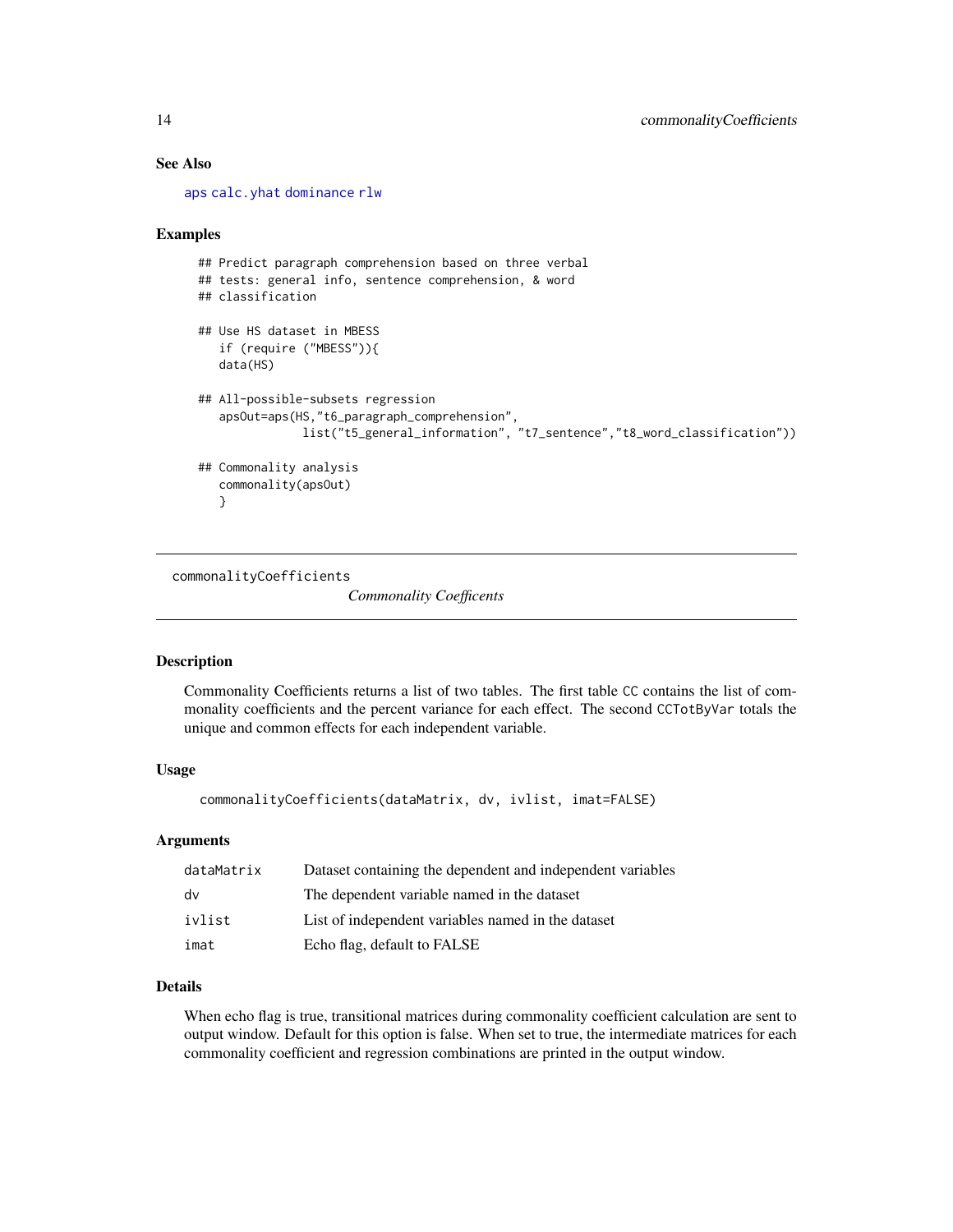#### <span id="page-14-0"></span>dombin the contract of the contract of the contract of the contract of the contract of the contract of the contract of the contract of the contract of the contract of the contract of the contract of the contract of the con

# Value

| CC.          | Matrix containing commonality coefficients and percentage of variance for each<br>effect. |
|--------------|-------------------------------------------------------------------------------------------|
| CCTotalByVar | Table of unique and common effects for each independent variable.                         |

# Author(s)

Kim Nimon <kim.nimon@gmail.com>

#### References

Nimon, K., Lewis, M., Kane, R. & Haynes, R. M. (2008) An R package to compute commonality coefficients in the multiple regression case: An introduction to the package and a practical example.*Behavior Research Methods*, *40*, 457-466.

#### See Also

[canonCommonality](#page-8-1) [genList](#page-18-1) [odd](#page-19-2) [setBits](#page-23-1)

# Examples

```
## Predict miles per gallon based on vehicle weight, type of
## carborator, & number of engine cylinders
   commonalityCoefficients(mtcars,"mpg",list("wt","carb","cyl"))
## Predict paragraph comprehension based on four verbal
## tests: general info, sentence comprehension, word
## classification, & word type
## Use HS dataset in MBESS
   if (require ("MBESS")){
   data(HS)
## Commonality Coefficient Analysis
 commonalityCoefficients(HS,"t6_paragraph_comprehension",list("t5_general_information",
     "t7_sentence","t8_word_classification","t9_word_meaning"))
   }
```
<span id="page-14-1"></span>dombin *Dominance Analysis*

#### Description

For each level of dominance and pairs of predictors in the full model, this function indicates whether a predictor "x1" dominates "x2", predictor "x2" dominates "x1", or that dominance cannot be established between predictors.

#### Usage

dombin(domOut)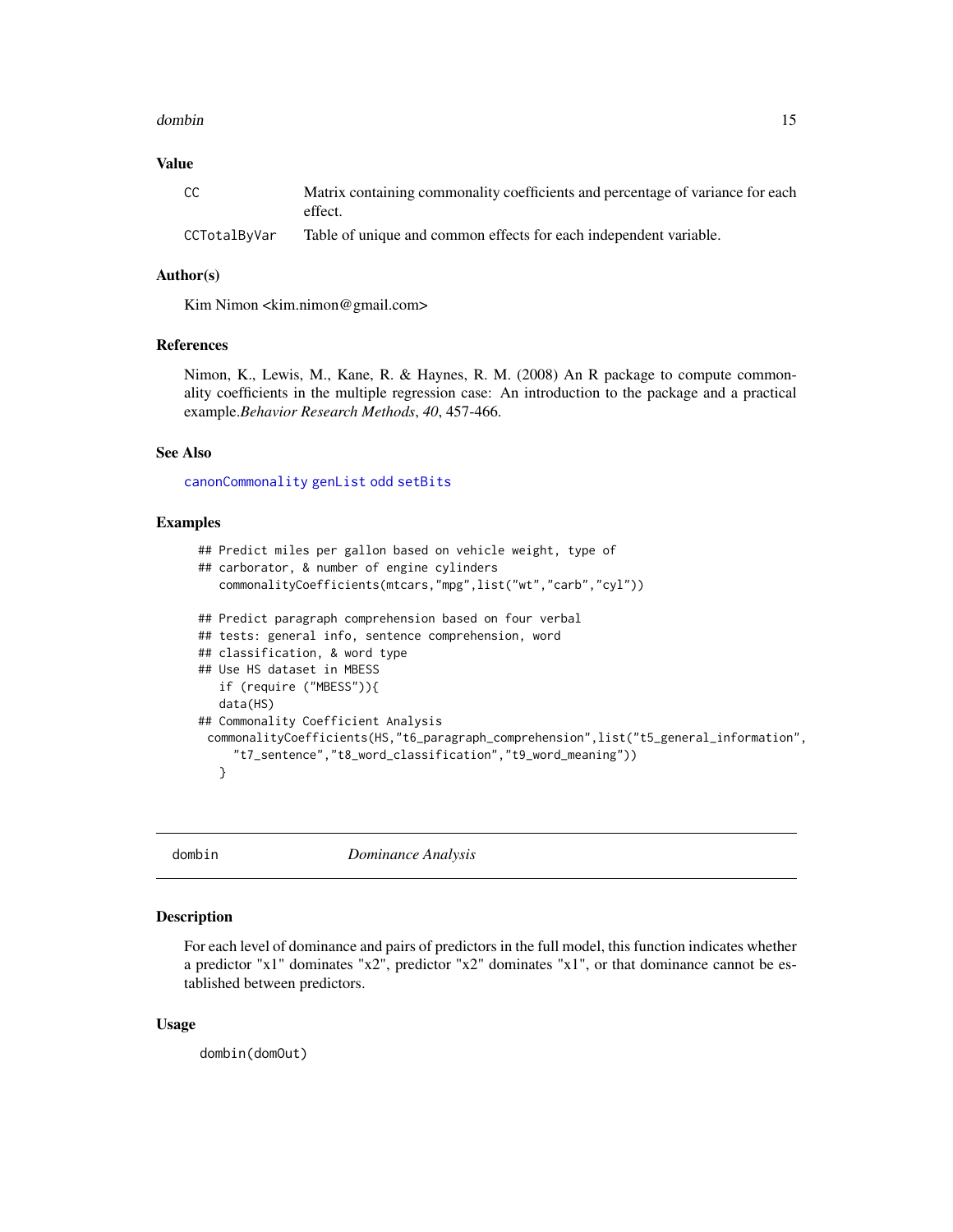#### <span id="page-15-0"></span>Arguments

domOut Output from /codedominance

# Details

For each level of dominance and pairs of predictors in the full model, this function indicates whether a predictor "x1" dominates "x2", predictor "x2" dominates "x1", or that dominance cannot be established between predictors.

#### Value

The function return a matrix that contains dominance level decisions (complete, conditional, and general) for each pair of predictors in the full model.

#### Author(s)

Kim Nimon <kim.nimon@gmail.com>

#### References

Nimon, K., & Oswald, F. L. (2013). Understanding the results of multiple linear regression: Beyond standardized regression coefficients. *Organizational Research Methods*, *16*, 650-674.

#### See Also

[aps](#page-2-1) [calc.yhat](#page-6-1) [commonality](#page-12-1) [dominance](#page-16-1) [rlw](#page-22-1)

#### Examples

```
## Predict paragraph comprehension based on three verbal
## tests: general info, sentence comprehension, & word
## classification
## Use HS dataset in MBESS
   if (require("MBESS")){
   data(HS)
## All-possible-subsets regression
   apsOut=aps(HS,"t6_paragraph_comprehension",
              list("t5_general_information", "t7_sentence","t8_word_classification"))
## Dominance analysis
   domOut=dominance(apsOut)
## Dominance analysis
   dombin(domOut)
   }
```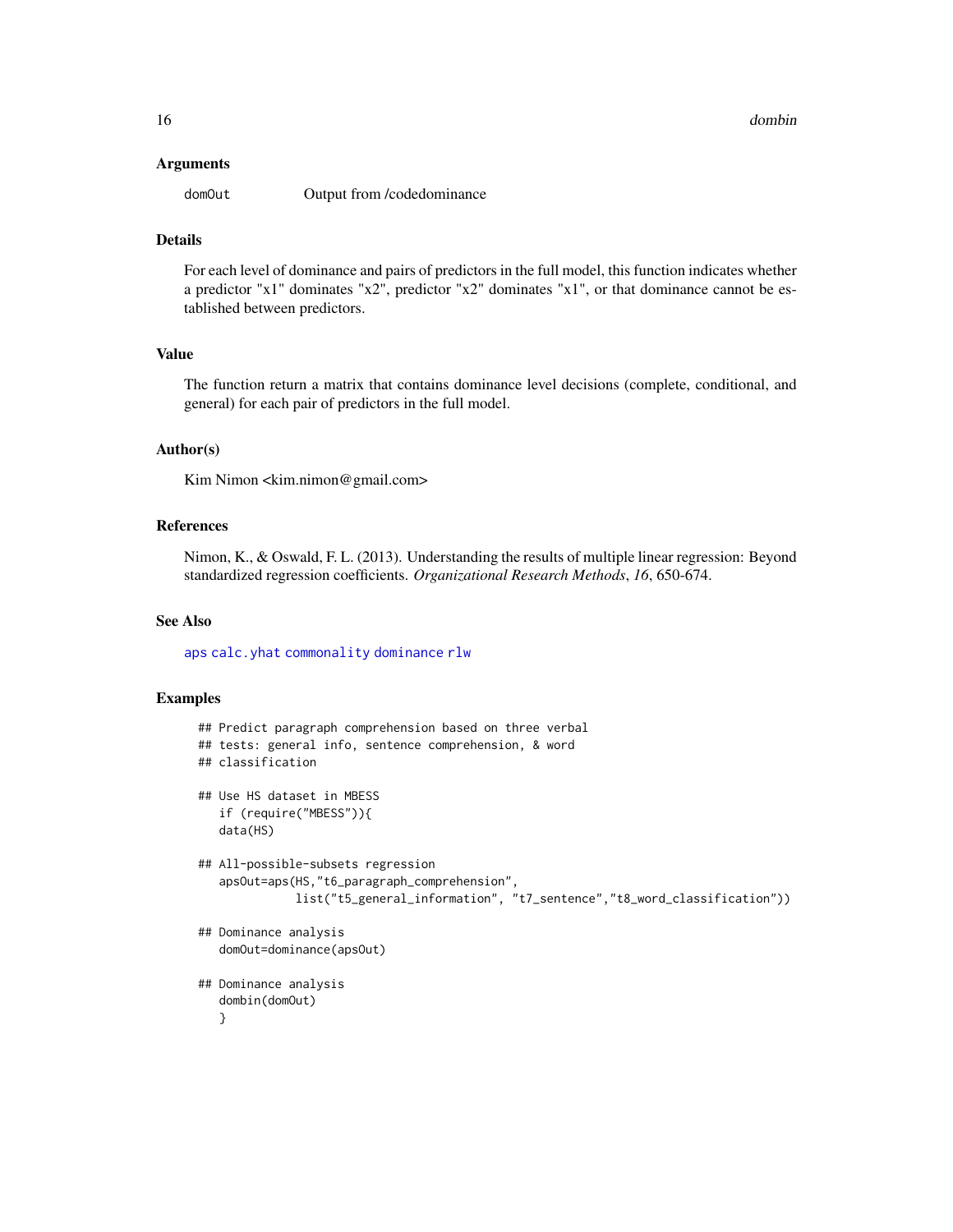<span id="page-16-1"></span><span id="page-16-0"></span>

# Description

Computes dominance weights including conditional and general.

#### Usage

dominance(apsOut)

# Arguments

apsOut Output from /codeaps

# Details

Provides full dominance weights table that are used to compute conditional and general dominance weights as well as reports conditional and general dominance weights.

### Value

| DA  | Dominance analysis table      |
|-----|-------------------------------|
| CD. | Conditional dominance weights |
| GD  | General dominance weights     |

# Author(s)

Kim Nimon <kim.nimon@gmail.com>

# References

Nimon, K., & Oswald, F. L. (2013). Understanding the results of multiple linear regression: Beyond standardized regression coefficients. *Organizational Research Methods*, *16*, 650-674.

# See Also

[aps](#page-2-1) [calc.yhat](#page-6-1) [dombin](#page-14-1) [rlw](#page-22-1)

# Examples

```
## Predict paragraph comprehension based on three verbal
## tests: general info, sentence comprehension, & word
## classification
## Use HS dataset in MBESS
   if (require ("MBESS")){
   data(HS)
```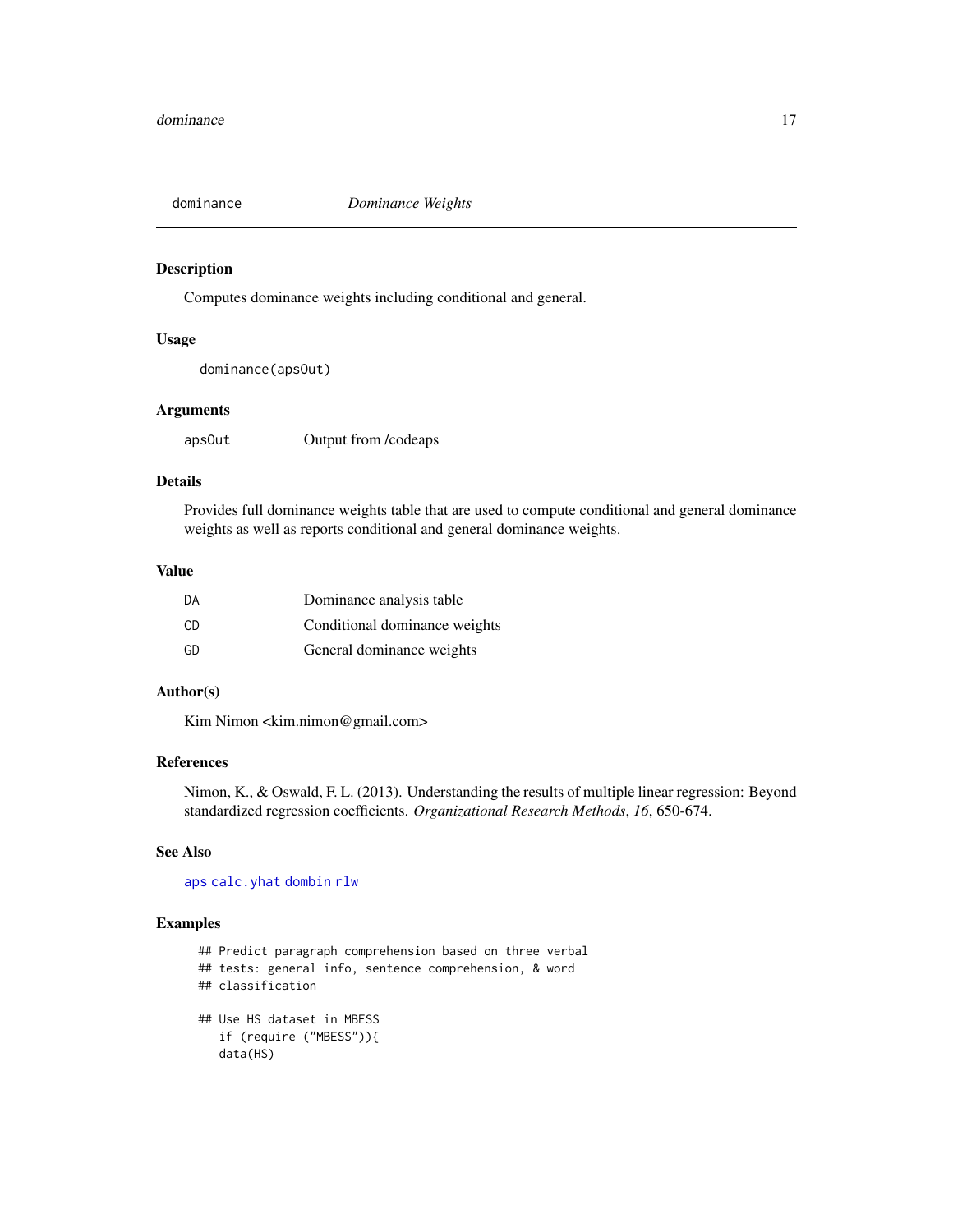```
## All-possible-subsets regression
   apsOut=aps(HS,"t6_paragraph_comprehension",
          list("t5_general_information", "t7_sentence","t8_word_classification"))
## Dominance weights
   dominance(apsOut)
   }
```
<span id="page-17-1"></span>effect.size *Effect Size Computation for lm*

#### Description

Creates adjusted effect sizes for linear regression.

# Usage

```
effect.size(lm.out)
```
# Arguments

lm.out Output from lm class object

# Details

The function effect.size produces a family of effect size corrections for the R-squared metric produced from an lm class object. Suggestions for recommended correction are supplied, based on Yin and Fan (2001).

# Value

Returns adjusted R-squared metric.

# Author(s)

J. Kyle Roberts <kyler@smu.edu>

# References

Yin, P., & Fan. X. (2001) Estimated  $R^2$  shrinkage in multiple regression: A comparison of different analytical methods. *The Journal of Experimental Education*, *69*, 203-224.

## See Also

[regr](#page-21-1),[yhat](#page-1-1)

<span id="page-17-0"></span>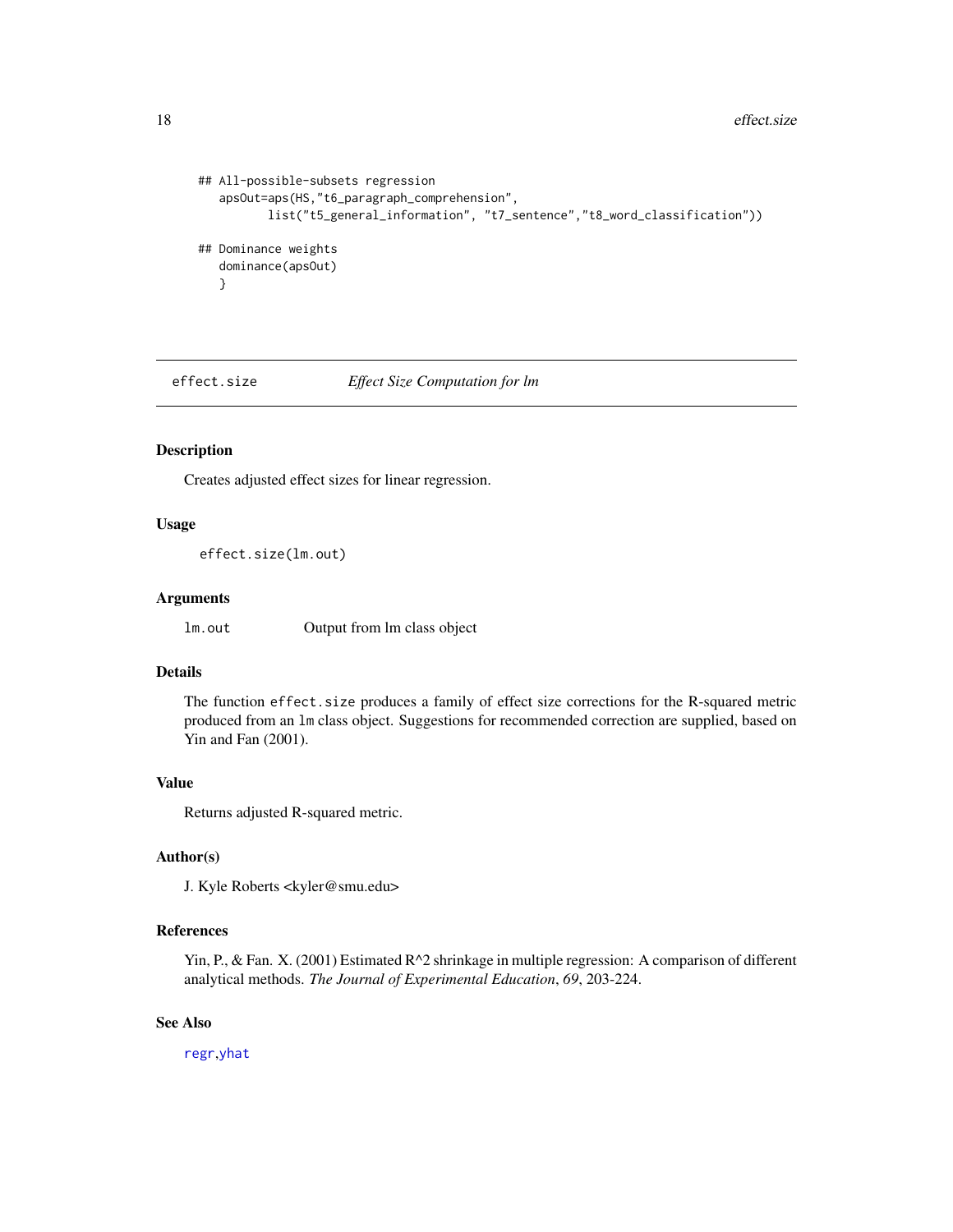#### <span id="page-18-0"></span>genList the state of the state of the state of the state of the state of the state of the state of the state of the state of the state of the state of the state of the state of the state of the state of the state of the st

# Examples

```
if (require("MBESS")){
data(HS)
attach(HS)
lm.out<-lm(t20_deduction~t10_addition*t24_woody_mccall)
effect.size(lm.out)
detach(HS)
}
```
<span id="page-18-1"></span>

#### genList *Generate List R^2 Values*

# Description

Use the bitmap matrix to generate the list of *R^2* values needed.

# Usage

```
genList(ivlist, value)
```
# Arguments

| ivlist | List of independent variables in dataset |
|--------|------------------------------------------|
| value  | Number of variables                      |

# Details

Returns the number of  $R^2$  values that will be calculated in output tables.

# Value

Returns newlist from generate list function call.

# Note

This function is internal to [commonalityCoefficients](#page-13-1), called during runtime and passed the appropriate parameters. This is not an end-user function.

#### Author(s)

Kim Nimon <kim.nimon@gmail.com>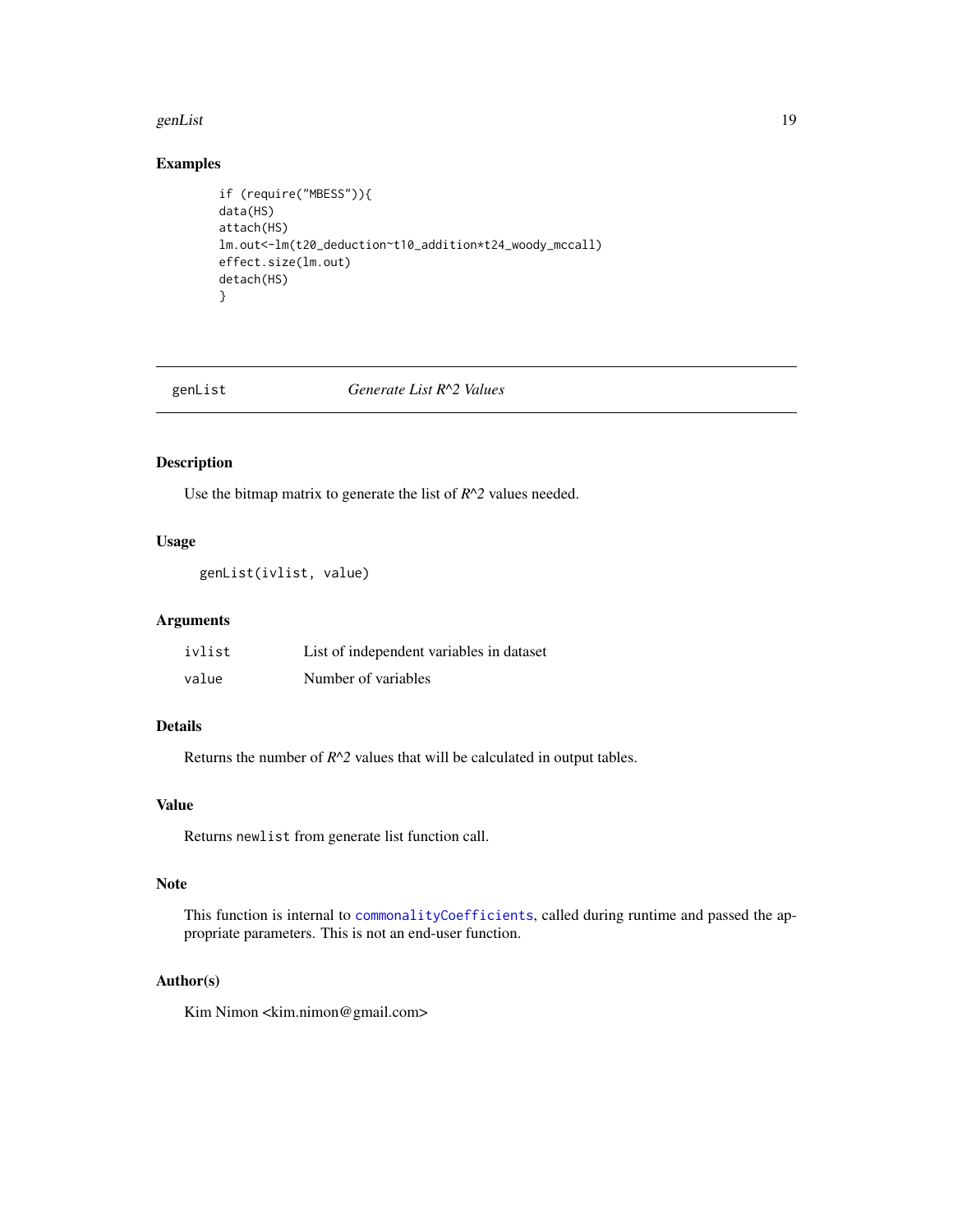<span id="page-19-2"></span><span id="page-19-0"></span>odd *isOdd Function*

# Description

Function receives value and returns true if value is odd.

#### Usage

odd(val)

# Arguments

val Value to check

# Details

Determines value of parameter in argument.

# Value

Returns true when value checked is odd. Otherwise, function returns a value false.

# Note

This function is internal to [commonalityCoefficients](#page-13-1), called during runtime and passed the appropriate parameters. This is not an end-user function.

#### Author(s)

Kim Nimon <kim.nimon@gmail.com>

<span id="page-19-1"></span>plotCI.yhat *Plot CIs from yhat*

# Description

This function plots CIs that have been produced from /codebooteval.yhat.

## Usage

plotCI.yhat(sampStat, upperCI, lowerCI, pid=1:ncol(sampStat), nr=2, nc=2)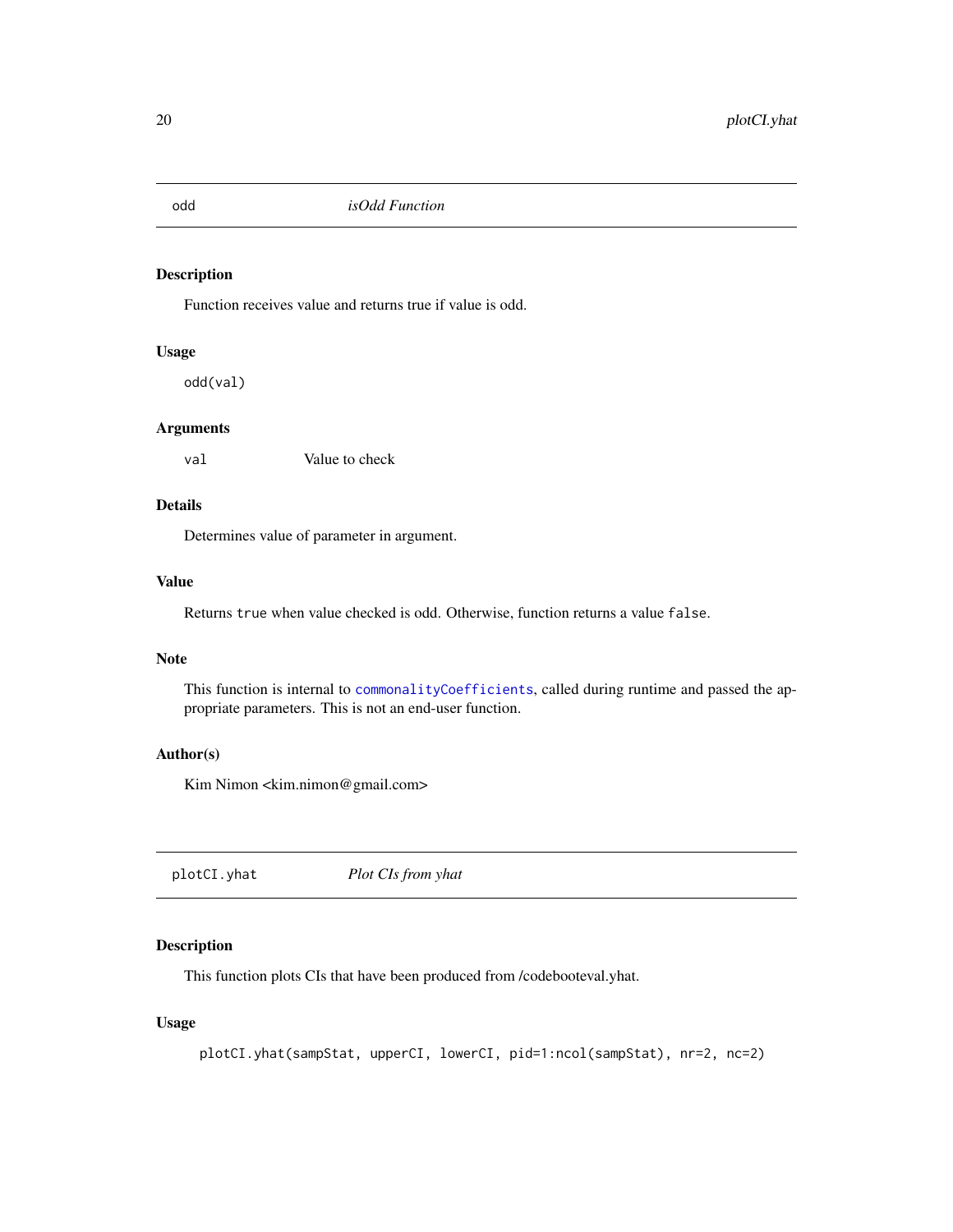# <span id="page-20-0"></span>plotCI.yhat 21

#### Arguments

| sampStat | Set of sample statistics                      |
|----------|-----------------------------------------------|
| upperCI  | Set of upper CIs                              |
| lowerCI  | Set of lower CIs                              |
| pid      | Which set of Metrics to plot (default to all) |
| nr       | Number of rows (default $= 2$ )               |
| nc       | Number of columns (default = 2)               |

# Details

This function plots CIs that have been produced from /codebooteval.yhat.

#### Value

This returns a plot of CIs that have been produced from /codebooteval.yhat.

#### Author(s)

Kim Nimon <kim.nimon@gmail.com>

# References

Nimon, K., & Oswald, F. L. (2013). Understanding the results of multiple linear regression: Beyond standardized regression coefficients. *Organizational Research Methods*, *16*, 650-674.

#### See Also

[lm](#page-0-0) [calc.yhat](#page-6-1) [boot](#page-0-0) [booteval.yhat](#page-4-1)

# Examples

```
## Bootstrap regression results predicting paragraph
## comprehension based on three verbal tests: general info,
## sentence comprehension, & word classification
## Use HS dataset in MBESS
   if (require("MBESS")){
   data(HS)
## Regression
   lm.out<-lm(t6_paragraph_comprehension~
              t5_general_information+t7_sentence+t8_word_classification,data=HS)
## Calculate regression metrics
   regrOut<-calc.yhat(lm.out)
## Bootstrap results
   require ("boot")
   boot.out<-boot(HS,boot.yhat,100,lmOut=lm.out,regrout0=regrOut)
```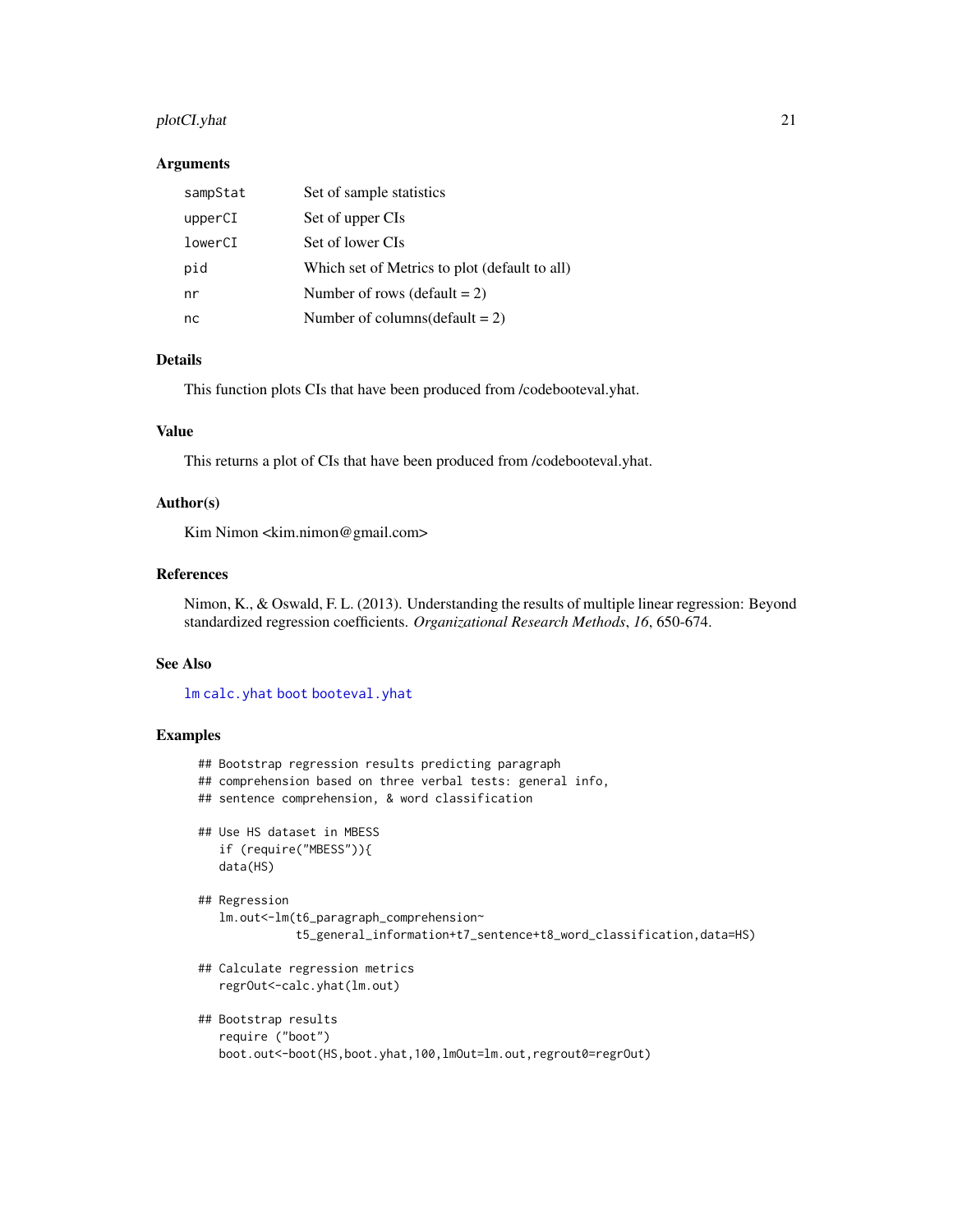```
## Evaluate bootstrap results
   result<-booteval.yhat(regrOut,boot.out,bty="perc")
## Plot results
## plotCI.yhat(regrOut$PredictorMetrics[-nrow(regrOut$PredictorMetrics),],
## result$upperCIpm,result$lowerCIpm, pid=which(colnames(regrOut$PredictorMetrics)
## %in% c("Beta","rs","CD:0","CD:1","CD:2","GenDom","Pratt","RLW") == TRUE),nr=3,nc=3)
   }
```
#### <span id="page-21-1"></span>regr *Regression effect reporting for lm class objects*

# Description

The regr reports beta weights, standardized beta weights, structure coefficients, adjusted effect sizes, and commonality coefficients for lm class objects.

# Usage

regr(lm.out)

#### Arguments

lm.out lm class object

#### Details

The function regr takes the lm class object and reports beta weights, standardized beta weights, structure coefficients, adjusted effect sizes, and commonality coefficients for lm class objects.

#### Value

| LM_Output              | The summary of the output from the 1m class object                                                          |
|------------------------|-------------------------------------------------------------------------------------------------------------|
| Beta_Weights           | Beta weights for the regression effects                                                                     |
| Structure_Coefficients |                                                                                                             |
|                        | Structure coefficients for the regression effects                                                           |
| Commonality_Data       |                                                                                                             |
|                        | Commonality coefficients for the regression effects. The output only produces a<br>parsed version of CCdata |
| Effect_Size            | Adjusted effect size computations based on $R^2$ adjustments                                                |
|                        |                                                                                                             |

## Author(s)

J. Kyle Roberts <kyler@smu.edu>, Kim Nimon <kim.nimon@gmail.com>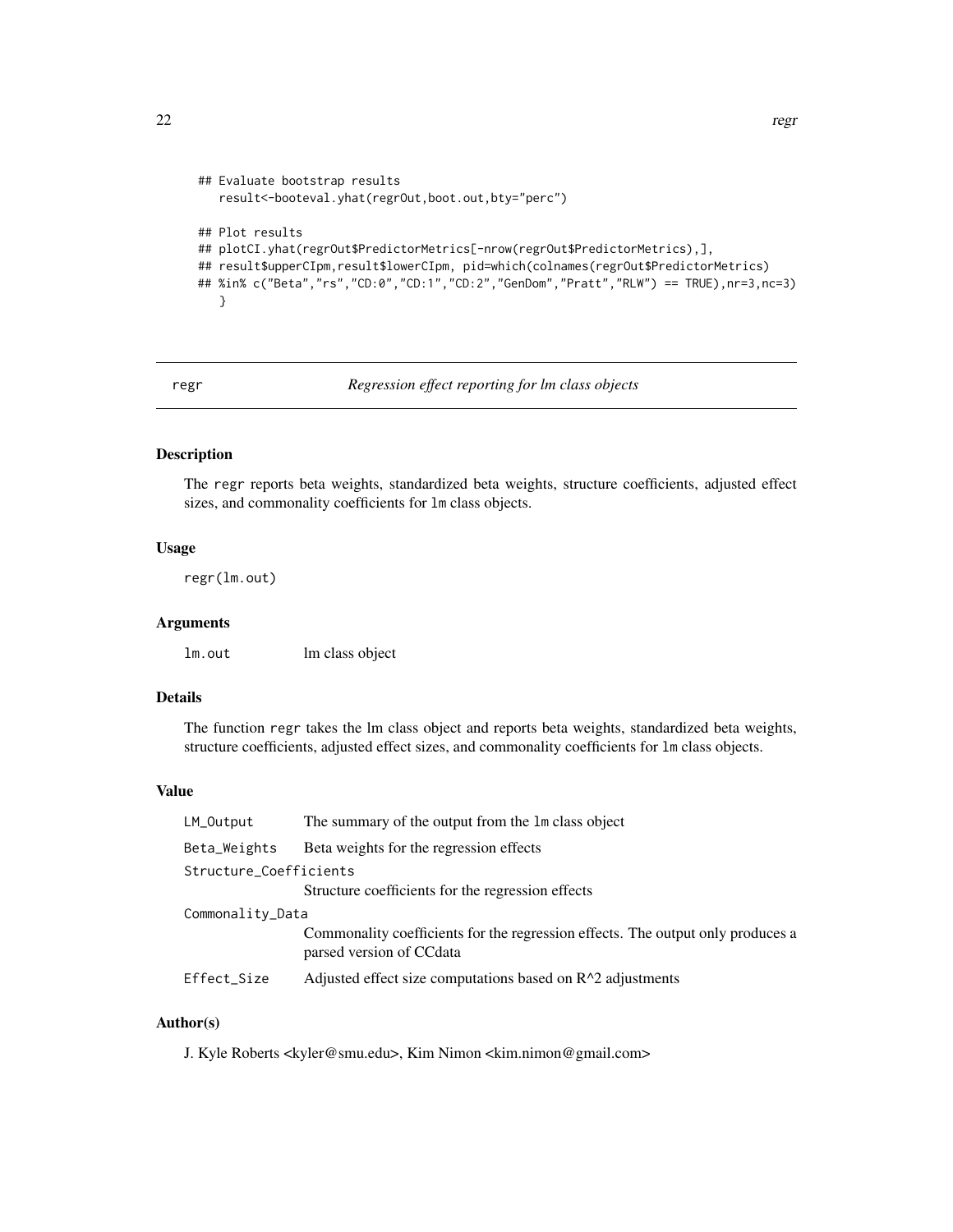#### <span id="page-22-0"></span> $r l w$  23

# References

Kraha, A., Turner, H., Nimon, K., Zientek, L., Henson, R. (2012). Tools to support multiple regression in the face of multicollinearity.*Frontiers in Psychology*, *3*(102), 1-13.

# See Also

[commonalityCoefficients](#page-13-1), [effect.size](#page-17-1)

# Examples

```
if (require ("MBESS")){
data(HS)
attach(HS)
lm.out<-lm(t20_deduction~t10_addition*t24_woody_mccall)
regr(lm.out)
detach(HS)
}
```
<span id="page-22-1"></span>rlw *Relative Weights*

# Description

The function computes relative weights.

# Usage

rlw(dataMatrix, dv, ivlist)

# Arguments

| dataMatrix | Dataset containing the dependent and independent variables |
|------------|------------------------------------------------------------|
| dv         | The dependent variable named in the dataset                |
| ivlist     | List of independent variables named in the dataset         |

# Details

The function computes relative weights.

# Value

The function returns relative weights for each predictor.

# Author(s)

Kim Nimon <kim.nimon@gmail.com>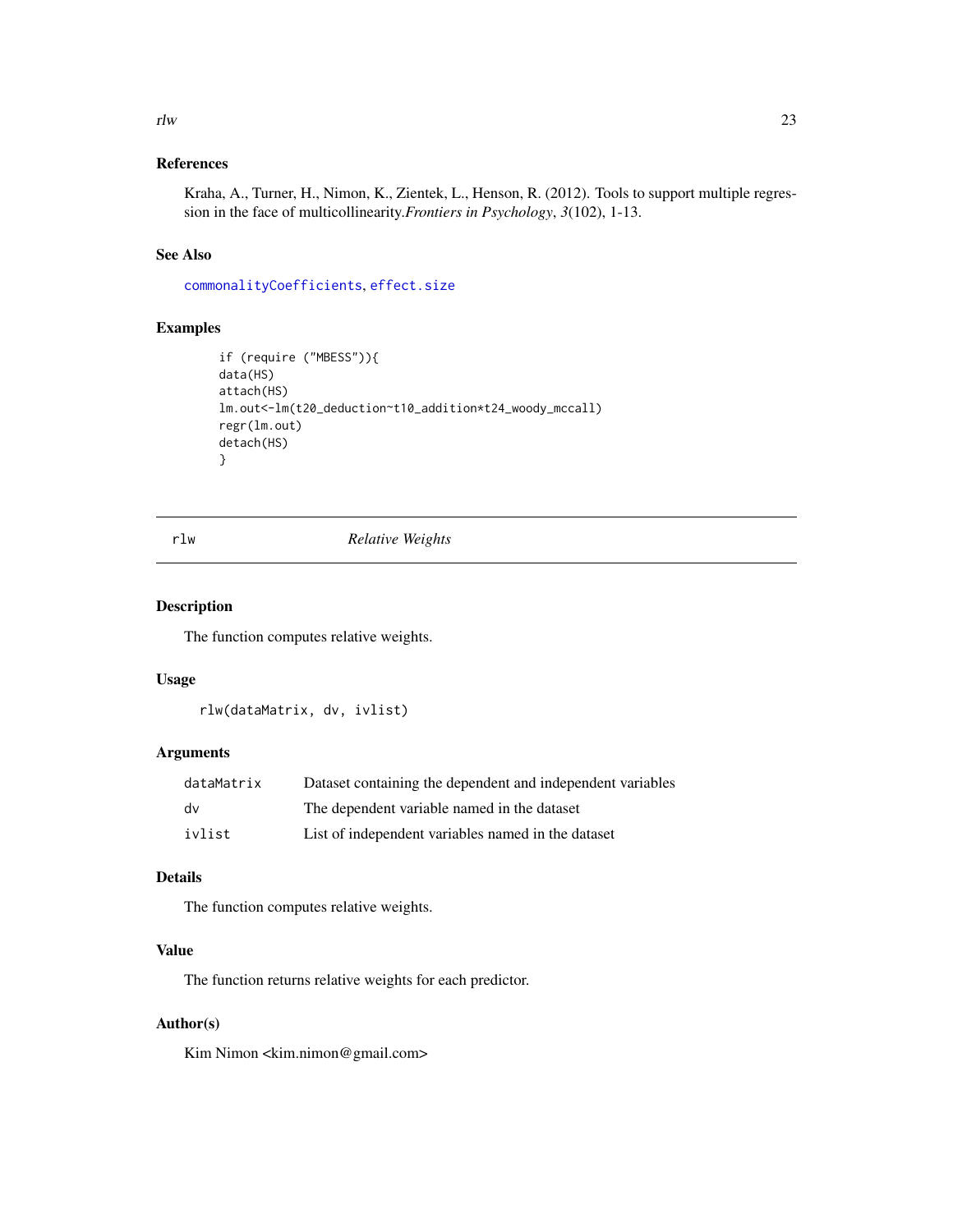#### <span id="page-23-0"></span>References

Nimon, K., & Oswald, F. L. (2013). Understanding the results of multiple linear regression: Beyond standardized regression coefficients. *Organizational Research Methods*, *16*, 650-674.

Thomas, D. R., Zumbo, B. D., Kwan, E., & Schweitzer, L. (2014). On Johnson's (2000) relative weights method for assessing variable importance: A reanalysis. *Multivariate Behavioral Research*, *16*, 49(4), 329-338.

#### See Also

[aps](#page-2-1) [calc.yhat](#page-6-1) [commonality](#page-12-1) [dominance](#page-16-1)

# Examples

```
## Relative weights from regression model predicting paragraph
## comprehension based on three verbal tests: general info,
## sentence comprehension, & word classification
## Use HS dataset in MBESS
   if (require ("MBESS")){
   data(HS)
## Relative Weights
   rwlOut<-rlw(HS,"t6_paragraph_comprehension",
                  c("t5_general_information","t7_sentence","t8_word_classification"))
   }
```
<span id="page-23-1"></span>setBits *Decimal to Binary*

#### Description

Creates the binary representation of n and stores it in the nth column of the matrix.

#### Usage

```
setBits(col, effectBitMap)
```
#### Arguments

| col          | Column of matrix to represent in binary image |
|--------------|-----------------------------------------------|
| effectBitMap | Matrix of mean combinations in binary form    |

## Details

Creates the binary representation of col and stores it in its associated column.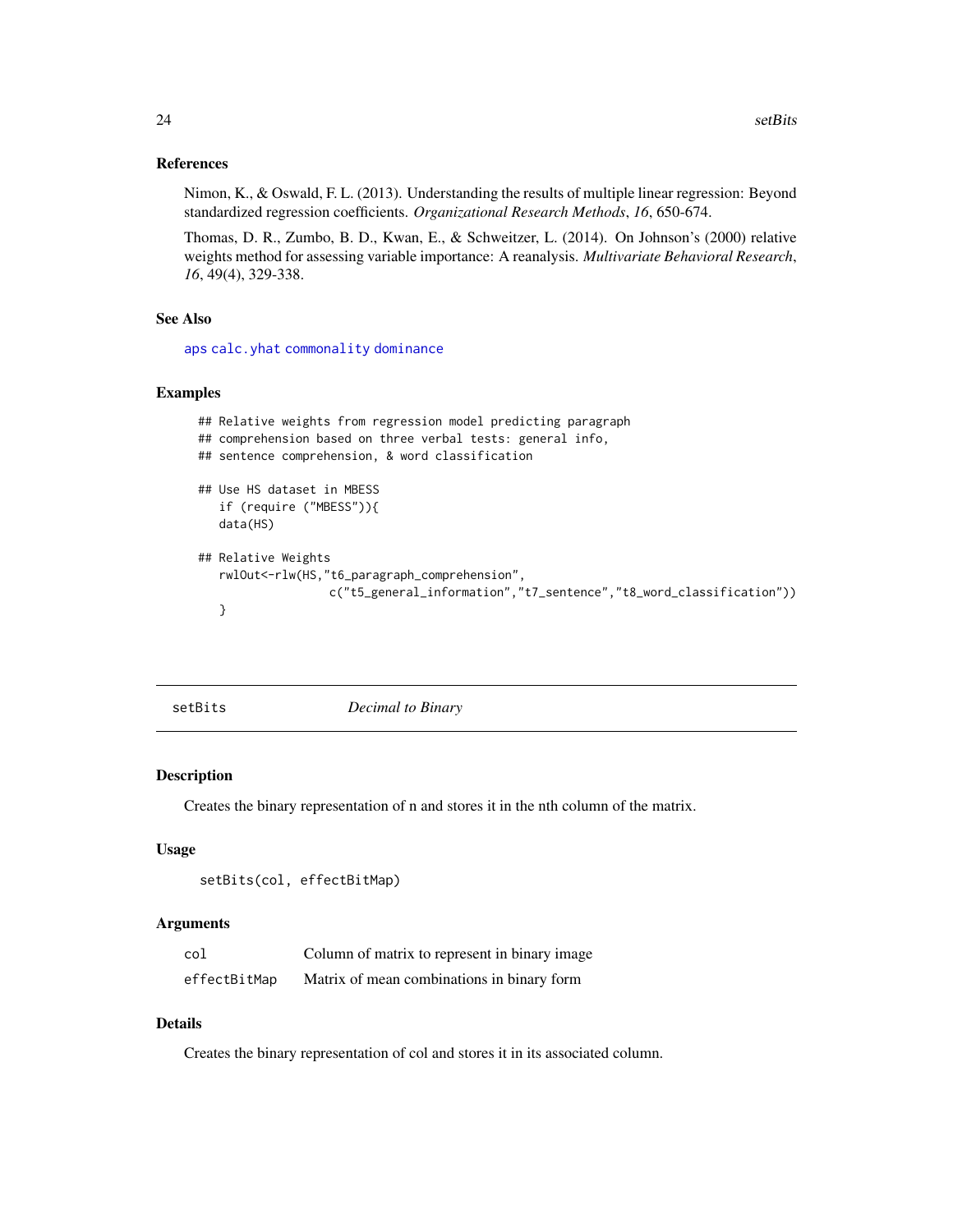#### <span id="page-24-0"></span>setBits 25

# Value

Returns matrix effectBitMap of mean combinations in binary form.

### Note

This function is internal to [commonalityCoefficients](#page-13-1), called during runtime and passed the appropriate parameters. This is not an end-user function.

# Author(s)

Kim Nimon <kim.nimon@gmail.com>